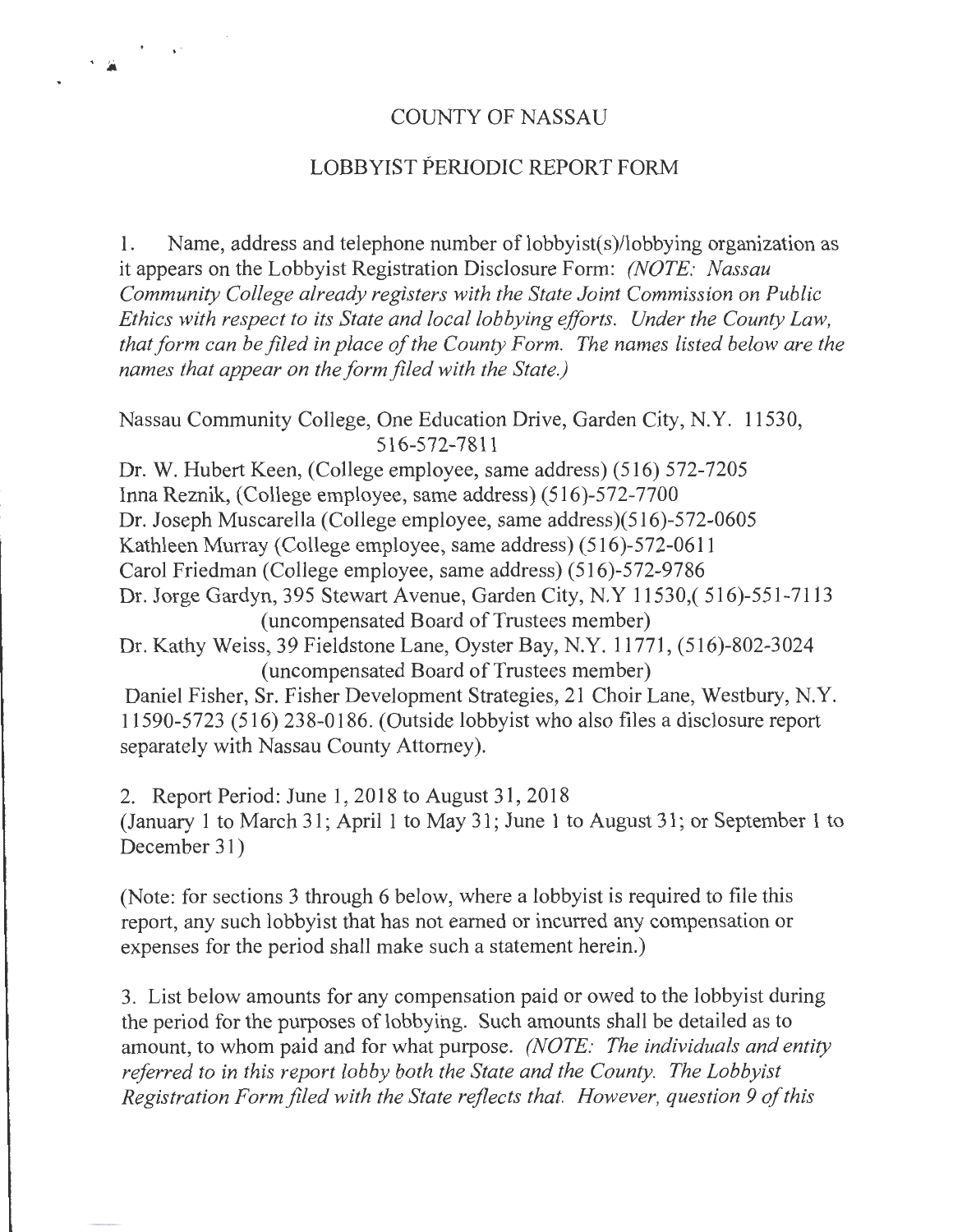*form refers to "lobbying activity conducted, or to be conducted, in Nassau County.* " *I am, therefore, making the assumption that the amounts referred to in question 3 also relate to lobbying activities conducted in Nassau County. I am making the further reasonable assumption that the College employees* ' *lobbying activities are split evenly between the County and the State. Therefore, the amounts below for each College employee equal the portion of their salaries that can be reasonably assigned to lobbying activities, divided by 2.)* 

' .

| Amount  | Details                                                                                                                                                                                                                                                                                                                                                                                                |
|---------|--------------------------------------------------------------------------------------------------------------------------------------------------------------------------------------------------------------------------------------------------------------------------------------------------------------------------------------------------------------------------------------------------------|
| \$0     | Nassau Community College: activities related to passage of<br>the College Budget; activities related to capital projects.<br>County Administration and County Legislature were lobbied.                                                                                                                                                                                                                |
| \$1732. | W. Hubert Keen: activities including correspondence to<br>local county legislators regarding passage of 2018-2019<br>budget. The County Executive's Administration and County<br>Legislature were lobbied.                                                                                                                                                                                             |
| \$634.  | Inna Reznik: activities include passage of the 2018-2019<br>Budget. The County Executive's Administration, County<br>Legislature and Office of the Budget were lobbied.                                                                                                                                                                                                                                |
| \$650.  | Joseph Muscarella: activities relating to capital projects.<br>County Executive's Administration and the County Legis-<br>lature were the entities lobbied.                                                                                                                                                                                                                                            |
| \$1858. | Kathleen Murray: activities related to passage of the capital<br>plan in order to be eligible for state matching funds;<br>activities related to the passage of the 2018-2019 budget.<br>The County Executive's Administration and the County<br>Legislature were lobbied. Met with Minority/Majority Counsel,<br>Executive staff, and various legislators to discuss budgetary and<br>college issues. |
| \$456.  | Carol Friedman: activities relating to capital projects. County<br>DPW staff was the entity lobbied.                                                                                                                                                                                                                                                                                                   |
| \$0     | Jorge Gardyn: activities related to passage of                                                                                                                                                                                                                                                                                                                                                         |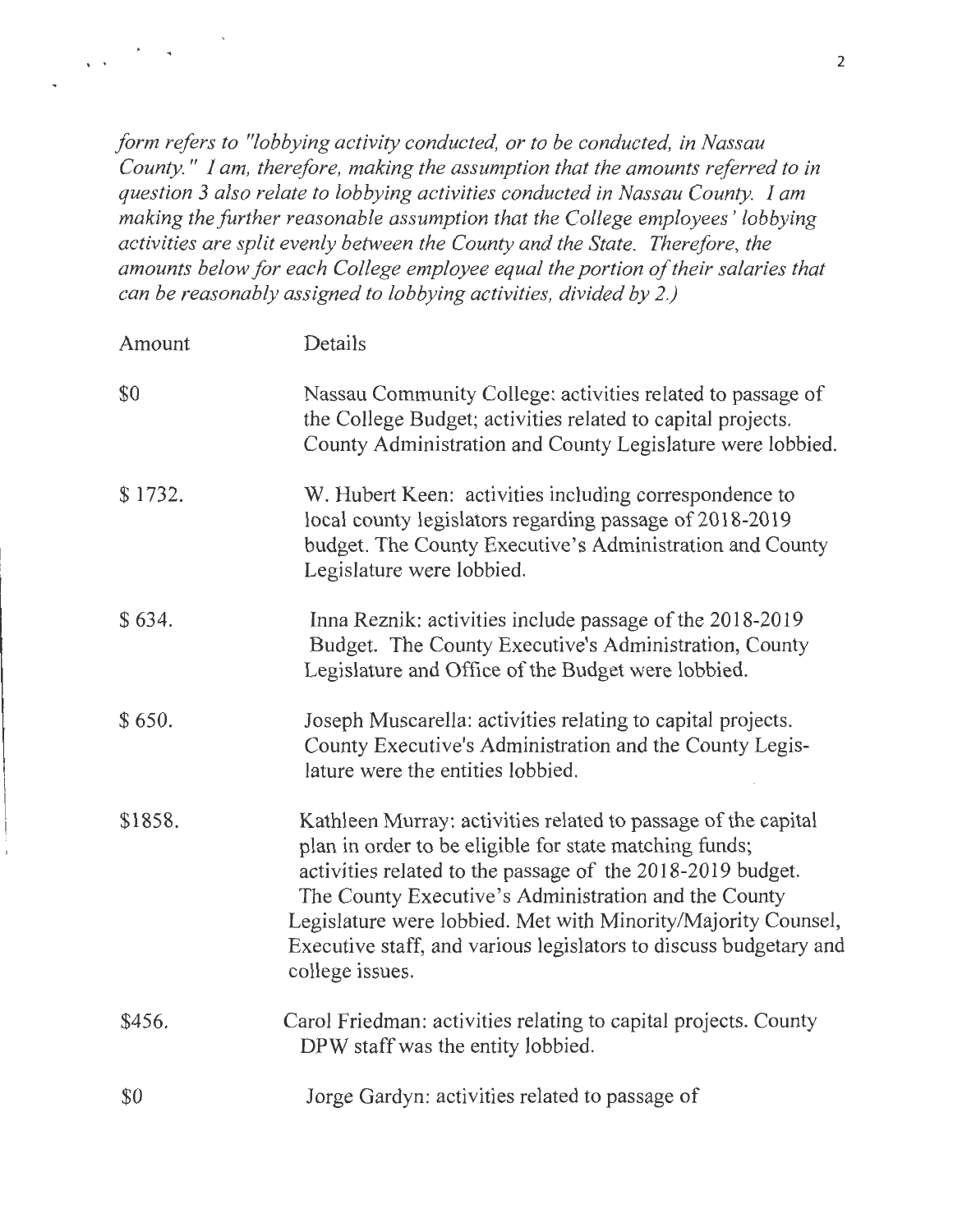|     | the County budget and capital plan; County Executive's<br>Administration was lobbied.                                                                                                                                                                                                                                 |
|-----|-----------------------------------------------------------------------------------------------------------------------------------------------------------------------------------------------------------------------------------------------------------------------------------------------------------------------|
| \$0 | Kathy Weiss: engaged in no lobbying activities during this<br>time period.                                                                                                                                                                                                                                            |
| \$0 | Daniel Fisher, Sr. Fisher Development Strategies: Although<br>listed as a lobbyist for Nassau Community College as<br>of January, 2016 on the county level, all of Mr. Fisher's<br>lobbying activities were concentrated exclusively in Albany and<br>with the state legislature for the period April 1-May 31, 2018. |
|     | List below the cumulative total amounts earned to date for lobbying year.                                                                                                                                                                                                                                             |
|     | Mercan Community College (CO), W II, bout $V_{\text{com}}$ (C7704).                                                                                                                                                                                                                                                   |

Nassau Community College (\$0); W. Hubert Keen (\$7794.); Inna Reznik (\$2844.); Joseph Muscarella (\$2926.); Kathleen Murray (\$8362.); Carol Friedman (\$2052.); Daniel Fisher, Sr.  $(\$0) = \$23,978$  in total.

5. List below amounts for any expenses expended or incurred by the lobbyist during the period for the purpose of lobbying. Such amounts shall be detailed as to amount, to whom paid and for what purpose.

Amount Details

 $\frac{1}{\sqrt{2}}\left(\frac{1}{\sqrt{2}}\right)^{2}$  .

\$9329. Nassau Community College: activities related to passage of the County capital plan; activities related to the Nassau County transfer of real property on behalf of the College for the educational benefit of Nassau Community College; activities related to capital projects; Money spent in the form of salary (in the above described amounts to W. Hubert Keen, Inna Reznik, Joseph Muscarella, Carol Friedman and Kathleen Murray). The County Executive's Administration and the County Legislature were the entities that were lobbied.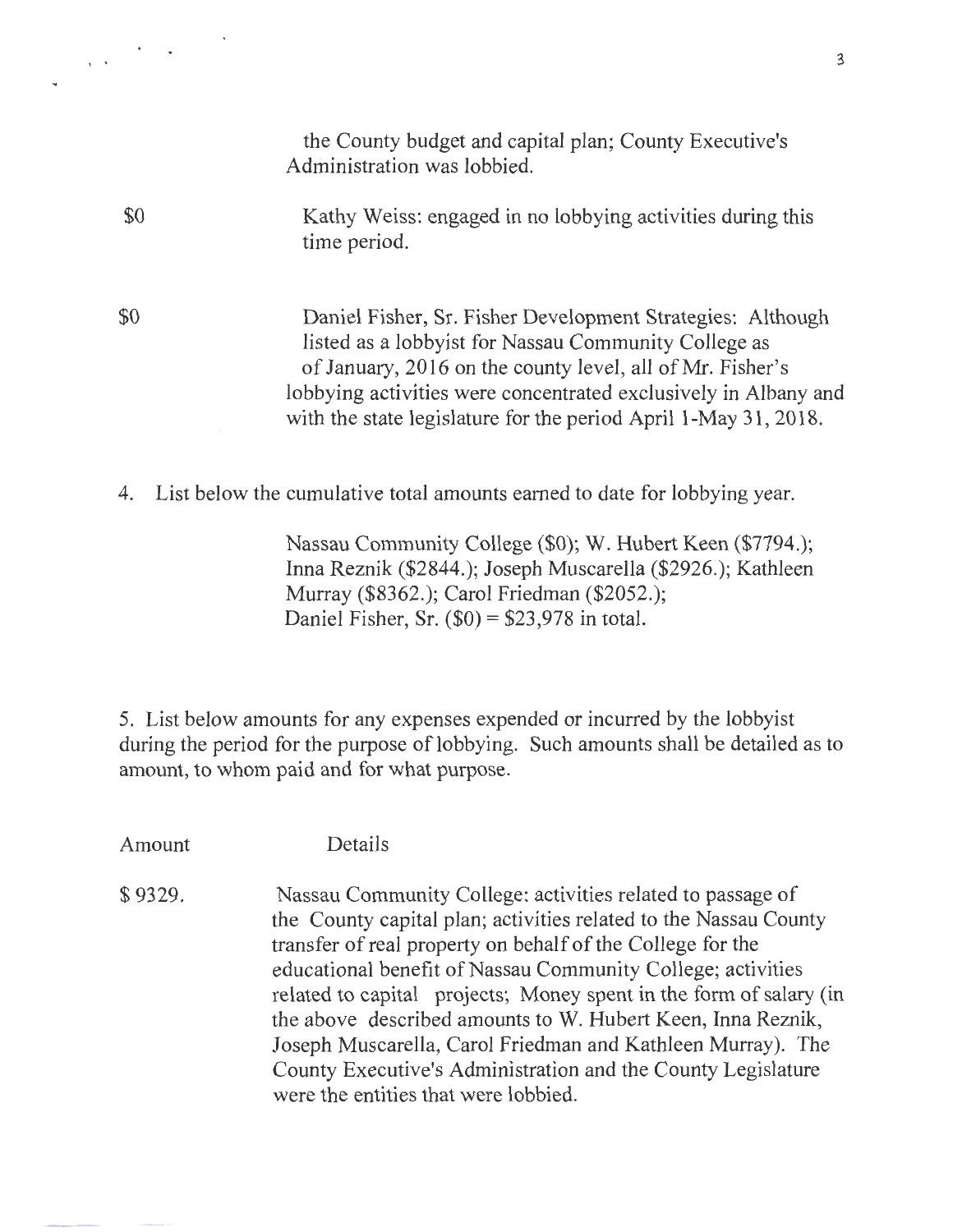| \$0 | W. Hubert Keen     |
|-----|--------------------|
| \$0 | Inna Reznik        |
| \$0 | Joseph Muscarella  |
| \$0 | Kathleen Murray    |
| \$0 | Carol Friedman     |
| \$0 | Jorge Gardyn       |
| \$0 | Kathy Weiss        |
| \$0 | Daniel Fisher, Sr. |

 $\label{eq:1} \frac{1}{\sqrt{2\pi}}\left(\frac{1}{\sqrt{2\pi}}\right)^{2} \frac{1}{\sqrt{2\pi}}\left(\frac{1}{\sqrt{2\pi}}\right)^{2}$ 

6. List below the cumulative total amounts expended to date for lobbying year: \$ 23,978.

(In lieu of completing 7 through 10 below, you may attach a copy of your Lobbyist Registration Disclosure Form, provided the information has not changed. *Attached is the form that NCC filed with the County based on what had earlier been filed with the State.* 

I understand that copies of this form will be sent to the Nassau County Department of Information Technology ("IT") to be posted on the County's website.

I also understand that upon termination of retainer, employment or designation, I must give written notice to the County Attorney within thirty (30) days of termination.

VERIFICATION: I certify that all statements on this statement are true, correct and complete to the best of my knowledge, and I understand that the willful making of any false statement of material fact herein will subject me to the provisions of law relevant to the making and filing of false instruments and will render such statement null and void.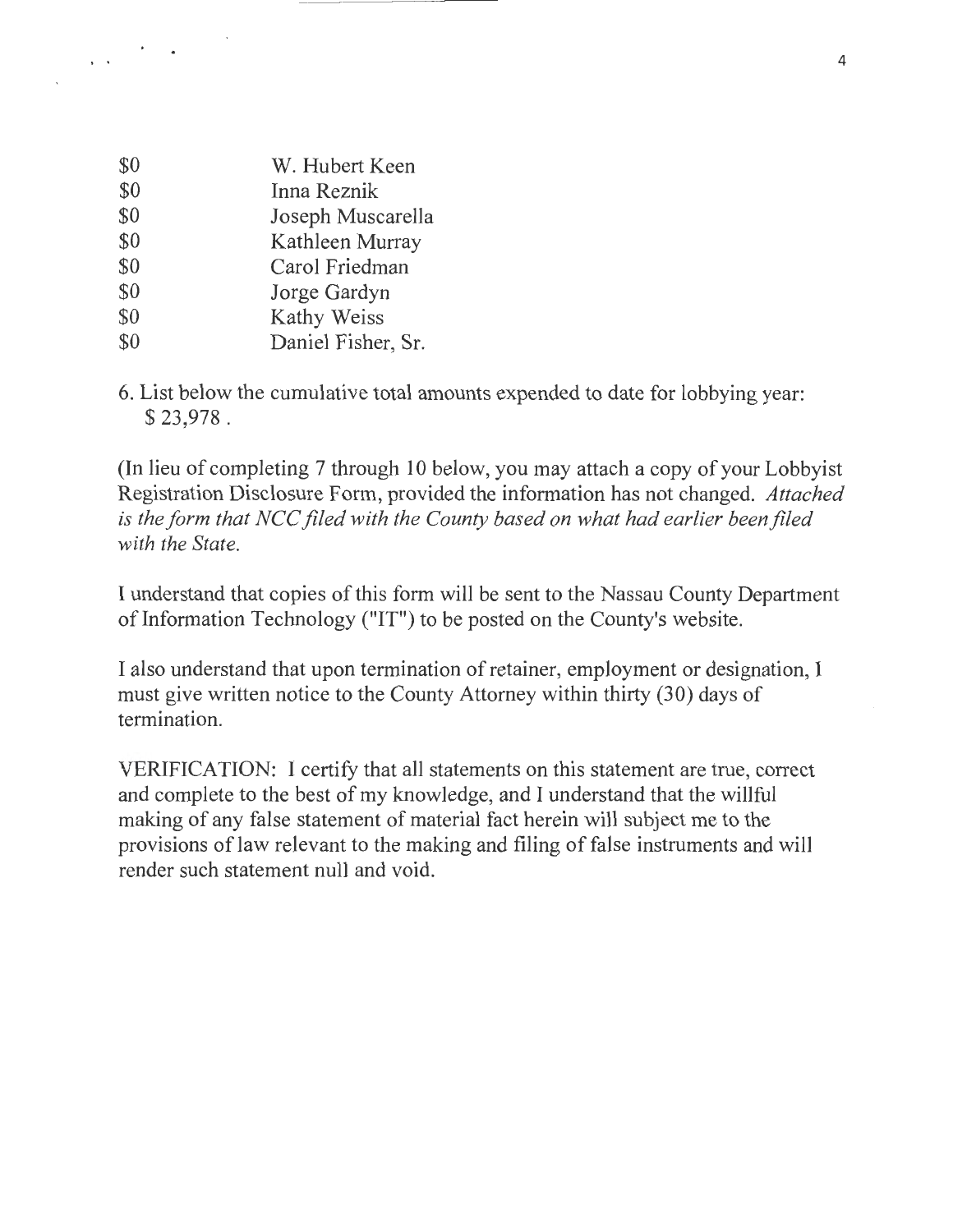Signed: Print Name: Kathleen Murray

Title: Vice President, Institutional Advancement

Dated: September 7, 2018

..

STATE OF NEW YORK COUNTY of NASSAU

SS:

) ) )

Sworn before me this seventh

day of September, 2018

ANNE E. BRANDI<br>ANNE E. BRANDI<br>PUBLIC **COMPUSE COMPUSE COMPUSE COMPUSE COMPUSE COMPUSE COMPUSE COM**<br>January 26, 2024 and Notary Public, State of New Corner Condition of New North Condition of New No. 018R6104733<br>NOTARY PUBLIC Canalities in Nassau Coun

**Notary Public, State of New York No. 01BR6104733**<br>**Qualified in Nassau County**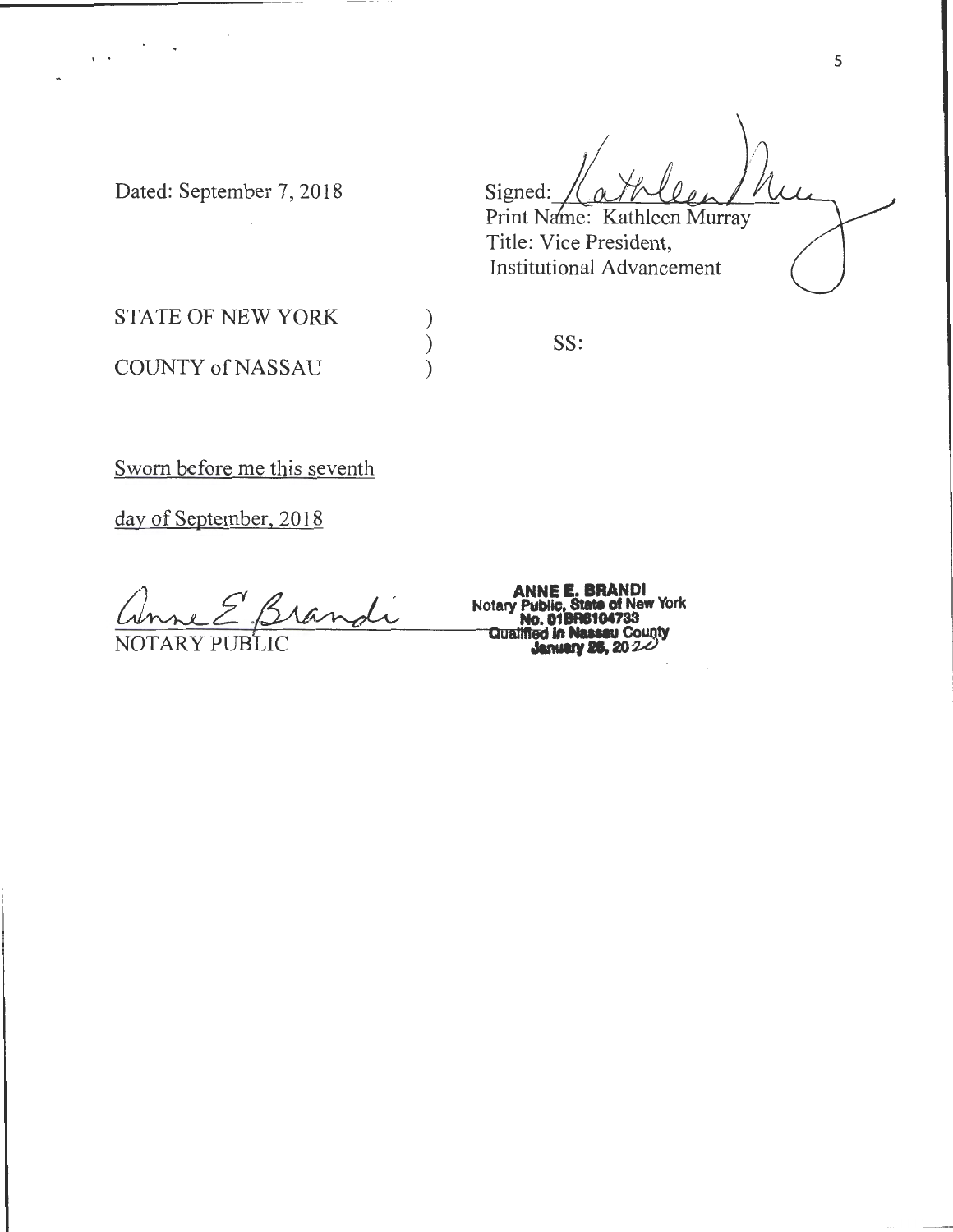I, Dr. W. Hubert Keen **President** 

Nassau Community College, hereby designate: (Name of Organization)

Kate Murray to make and file: NY STATE LOBBYIST STATEMENTS OF REGISTRATION; NY STATE LOBBYIST BI-MONTHLY REPORTS; and NY STATE CLIENT SEMI-ANNUAL REPORTS

> For the calendar years: 2018-2019

 $4c$  Mulity Dr. W. Hubert Keen, President

Nassau Community College

**Accepted by:**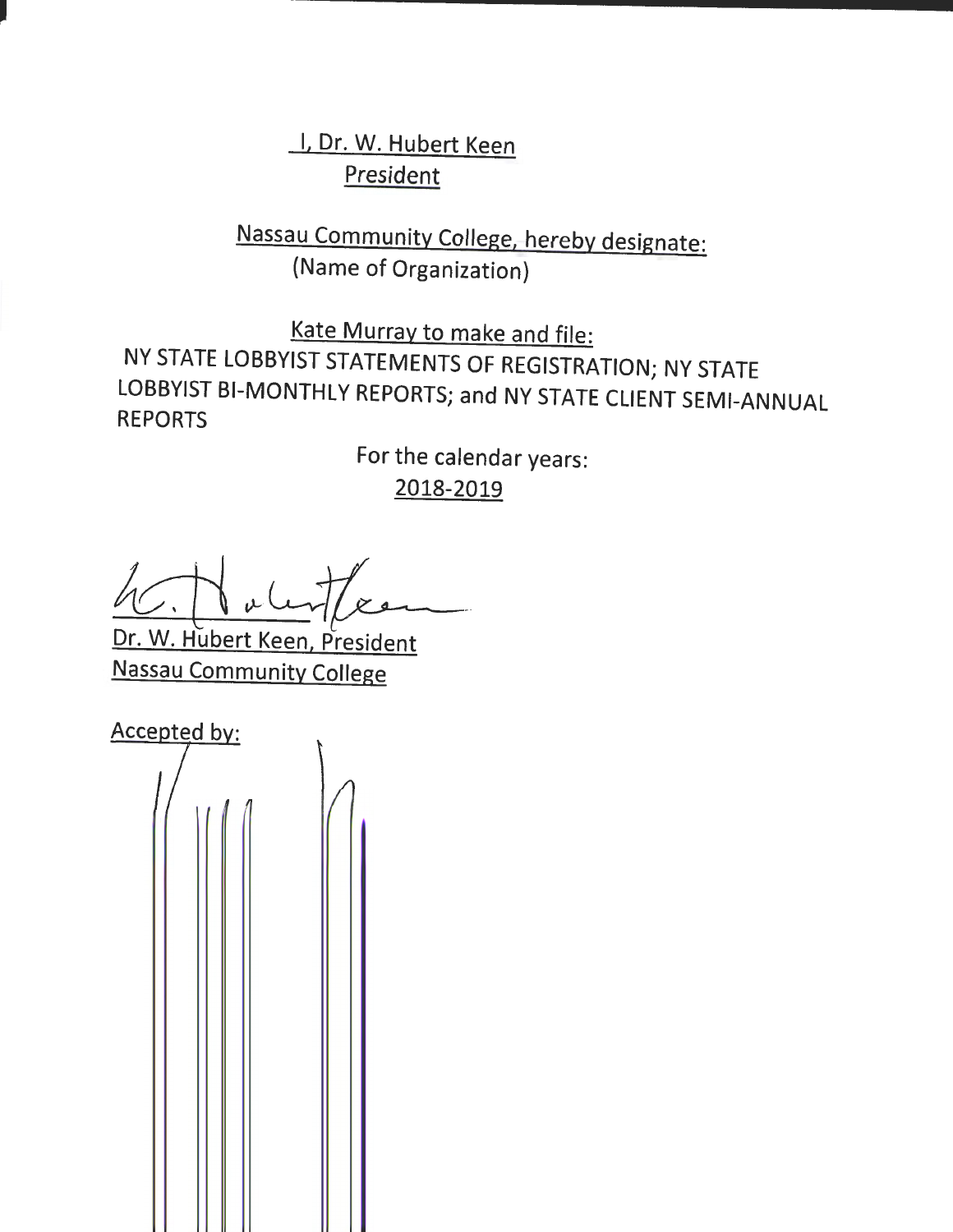# COUNTY OF NASSAU

. ' · **.(1 COPY** 

### LOBBYIST REGISTRATION AND DISCLOSURE FORM

1. Name, address and telephone number of lobbyist(s)/lobbying organization. The term "lobbyist" means any and every person or organization retained, employed or designated by any client to influence—or promote a matter before— Nassau County, its agencies, boards, commissions, department heads, legislators, or committees, including but not limited to the OpenSpace and Advisory Committee and Planning Commission. Such matters include, but are not limited to, requests for proposals, development of improvement of real property subject to County regulation, procurements. The term "lobbyist" does not include any officer, director, trustee, employee, counsel or agent of the County of Nassau, or State of New York, when discharging his or her official duties.

Nassau Community College, One Education Drive, Garden City, N.Y. 11530, 516-572-7811

W. Hubert Keen, (College employee, same address) (516) 572-7205 Irma Reznik, (College employee, same address) 516-572-7700 Joseph Muscarella (College employee, same address) 516-572-0605 Kathleen Murray (College employee, same address) 516-572-0611 Carol Friedman (College employee, same address) 516-572-9786 Jorge Gardyn, 395 Stewart Avenue, Garden City, N.Y 11530, 516-551-7113 (uncompensated Board of Trustees member) Kathy Weiss, 39 Fieldstone Lane, Oyster Bay, N.Y. 11771, 516-802-3024 (uncompensated Board of Trustees member) Daniel Fisher, Sr. Fisher Development Strategies, 21 Choir Lane, Westbury, N.Y. 11590-5723 (516) 238-0186. (Outside lobbyist who also files a disclosure report separately with Nassau County Attorney).

2. List whether and where the person/organization is registered as a lobbyist (e.g. Nassau County, New York State):

Yes, Nassau Community College and its employees listed above in question no. 1, as well as outside lobbyist Daniel Fisher, Sr. are all registered with Nassau County and New York State.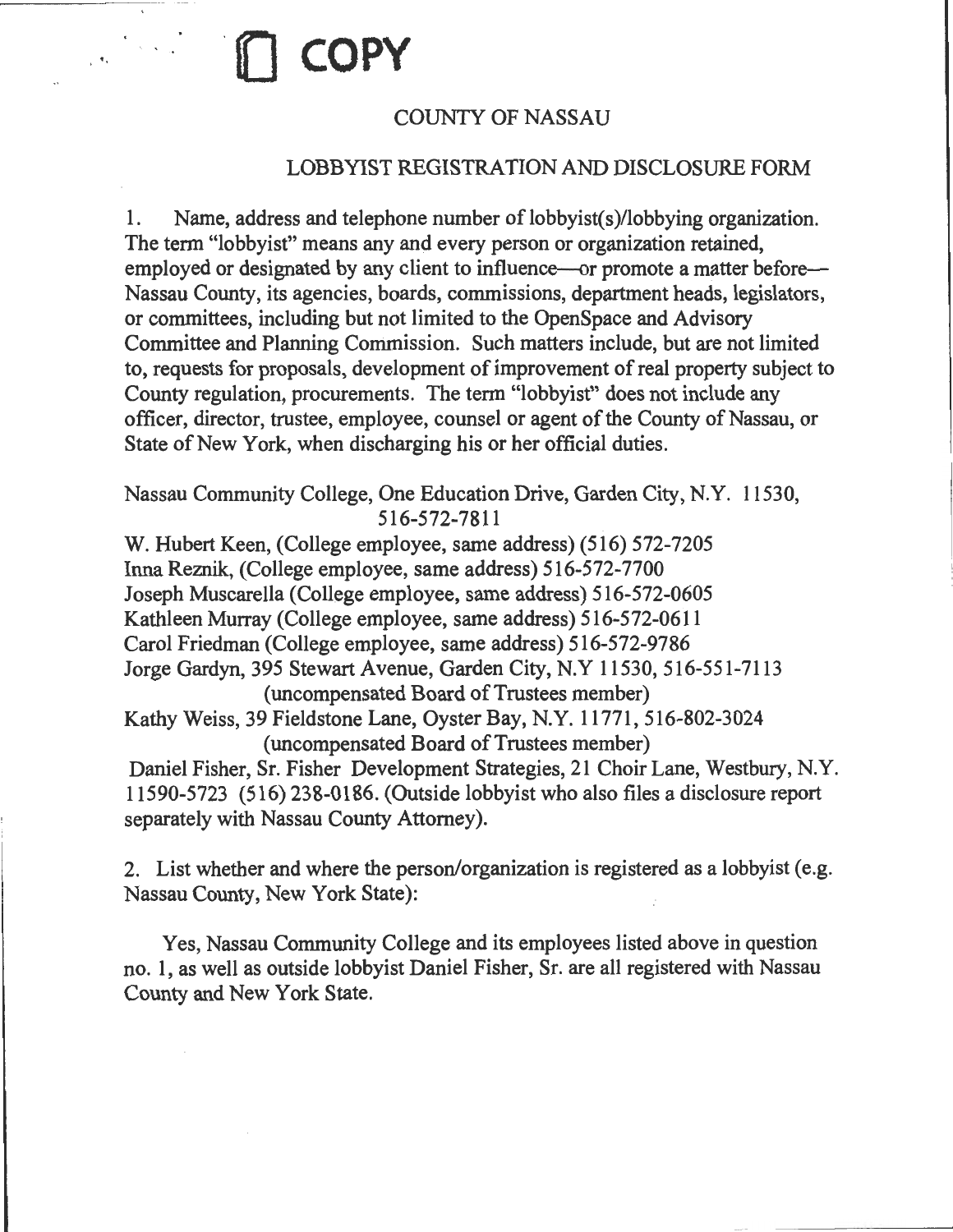3. Name, address and telephone number of client(s) by whom, or on whose behalf, the lobbyist is retained, employed or designated:

 $5.11$ 

 $\frac{1}{2}$  ,  $\frac{1}{2}$  ,  $\frac{1}{2}$ 

Nassau Community College, One Education Drive Garden City. New York 11530-6793. Nassau Community is the sole client for its employees as well as outside lobbyist Daniel Fisher, Sr.

4. Describe lobbying activity conducted, or to be conducted, in Nassau County, and identify client(s) for each activity listed. See page 4 for a complete description of lobbying activities.

Nassau Community College is the sole client at all times and for all lobbying activities. Activities related to the passage of the 2017 and 2018 capital plans to ensure receipt of matching funds from State of New York. Also lobbied the County Executive and County Legislature for passage of the 2018 operating budget, and lobbied for passage of Ordinance Nos: 337-17; 76-2017; 186-B-15. Also lobbied for approval of NCCFT CBA (No. 383-17).

5. The name of persons, organizations or governmental entities before whom the lobbyist expects to lobby:

The Nassau County Executive and her administrative and executive staff; The Nassau County Legislature; The Nassau County Legislative Office of Budget.

6. If such lobbyist is retained or employed pursuant to a written agreement of retainer or employment, you must attach a copy of such document; and if agreement of retainer or employment is oral, attach a written statement of the substance thereof. If the written agreement of retainer or employment does not contain a signed authorization from the client by whom you have been authorized to lobby, separately attach such a written authorization from the client.

There are no such written agreements for the employee/lobbyists listed above, nor for the uncompensated Trustee/lobbyists. However, I attach a written authorization from the President authorizing me as the designee to file all lobbying reports on behalf of Nassau Community College on the state and county levels.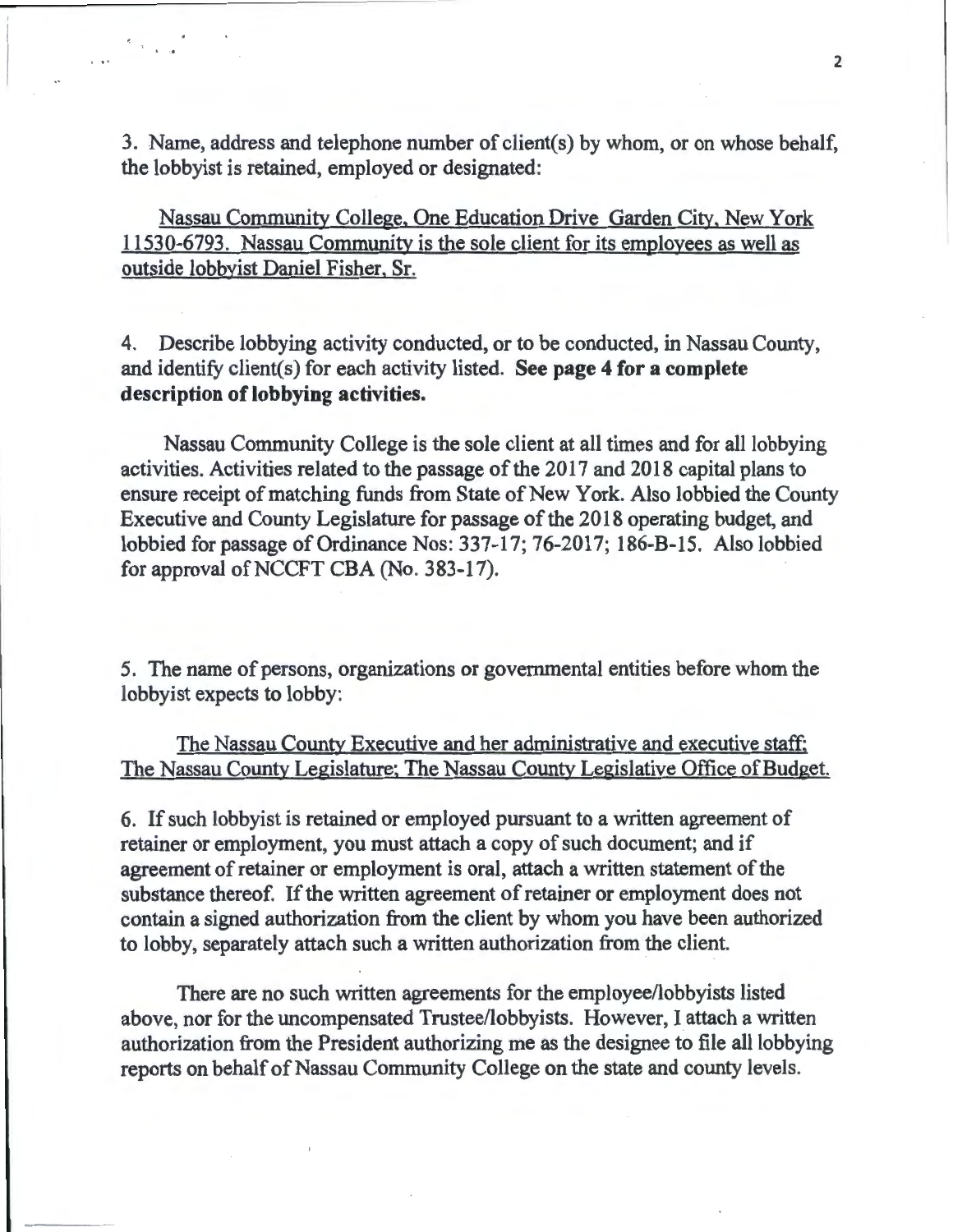Daniel Fisher Sr. of Fisher Development Strategies is party to a written contract with Nassau Community College, a copy of which is attached.

7. *Within the previous year, has the lobbyist/lobbying organization or any of its corporate officers provided campaign contributions pursuant to the New York State Election Law to the campaign committees of any of the following Nassau County elected officials or to the campaign committees of any candidates for any*  · *of the following Nassau County elected offices: the County Executive, the County Clerk, the Comptroller, the District Attorney, or any County Legislator?* If *yes, to what campaign committee?* If *none, you must so state:* 

*Dr Jorge Gardyn :\$0; Dr. Kathy Weiss:\$100 to CE Laura Curran and \$JOO.to County Legislator Arnold Drucker; Dr. W Hubert Keen:\$0; Inna Reznik:\$0; Dr. Joseph Muscarella: \$0; Kathleen Murray:\$0; Carol Friedman:\$0;* 

I understand that copies of this form will be sent to the Nassau County Department of Information Technology ("IT") to be posted on the County's website.

I also understand that upon termination of retainer, employment or designation I must give written notice to the County Attorney within thirty (30) days of termination.

VERIFICATION: The undersigned affirms and so swears that she has read and understood the foregoing statements and they are, to her knowledge, true and accurate.

The undersigned further certifies and affirms that the contribution(s) to the campaign committees listed above were made freely and without duress, threat or any other promise of a governmental benefit or in exchange for any benefit or remuneration.

Dated: January 10, 2018

.<br>1984 - Julie B

Signed

Print Name: Kathleen Murray Title: Vice President, Institutional Advancement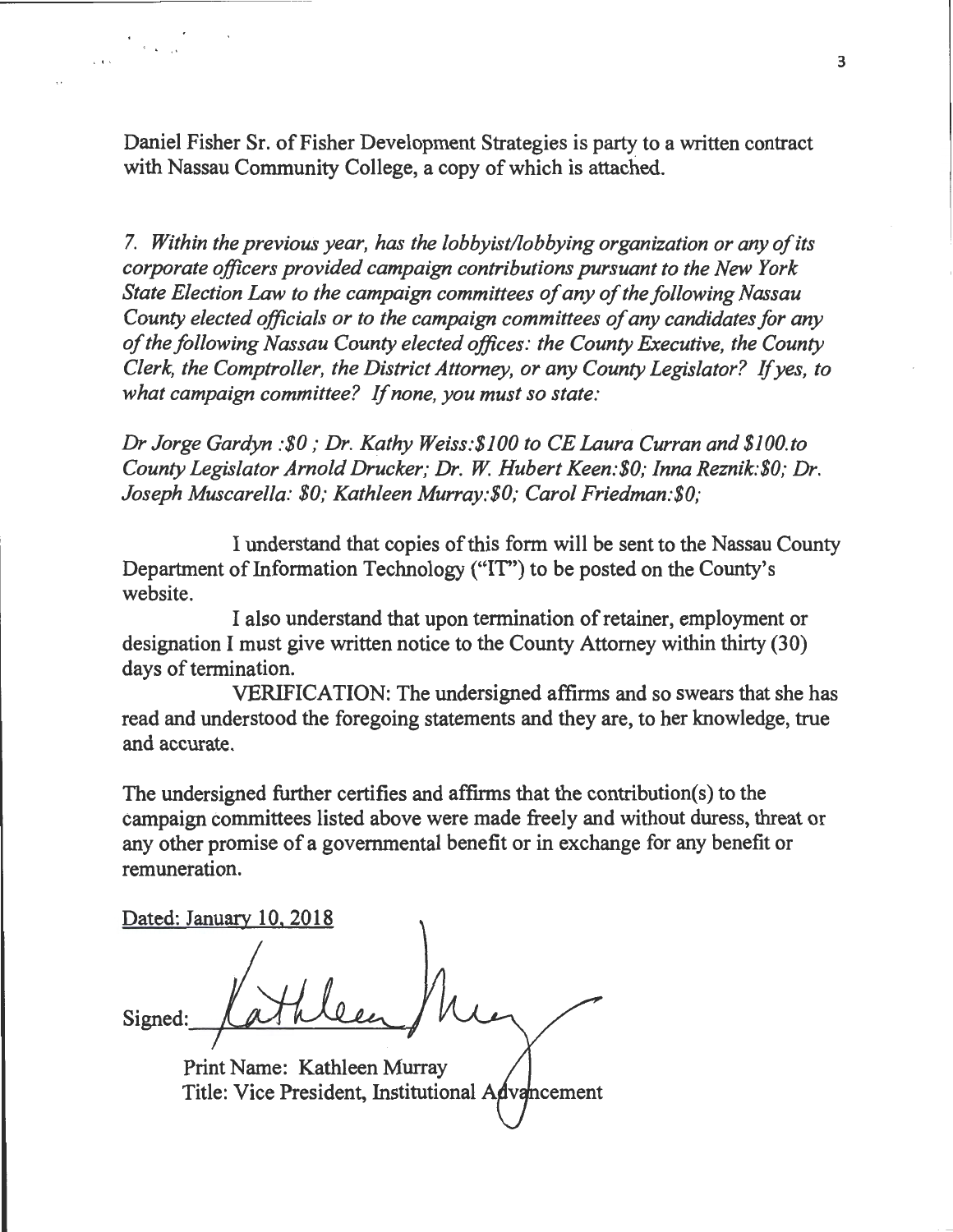I, W. Hubert Keen (Name of Chief Administrative Officer)

# President;

### Nassau Community College, hereby designate (Name of Organization)

Kathleen Murray to make and file (Name of Designee)

# NY STATE LOBBYIST STATEMENT OF REGISTRATION; NY STATE LOBBYIST BI-MONTHLY REPORT; And NY STATE CLIENT SEMI-ANNUAL REPORT (Name of Statement(s) and/or Report(s)

For Reporting Year 2016-2017 (Year or Time Period)

...

(Signature of Chief Administrative Officer)

Accepted by:

Assistant to the President/Governmental Affairs Media Relations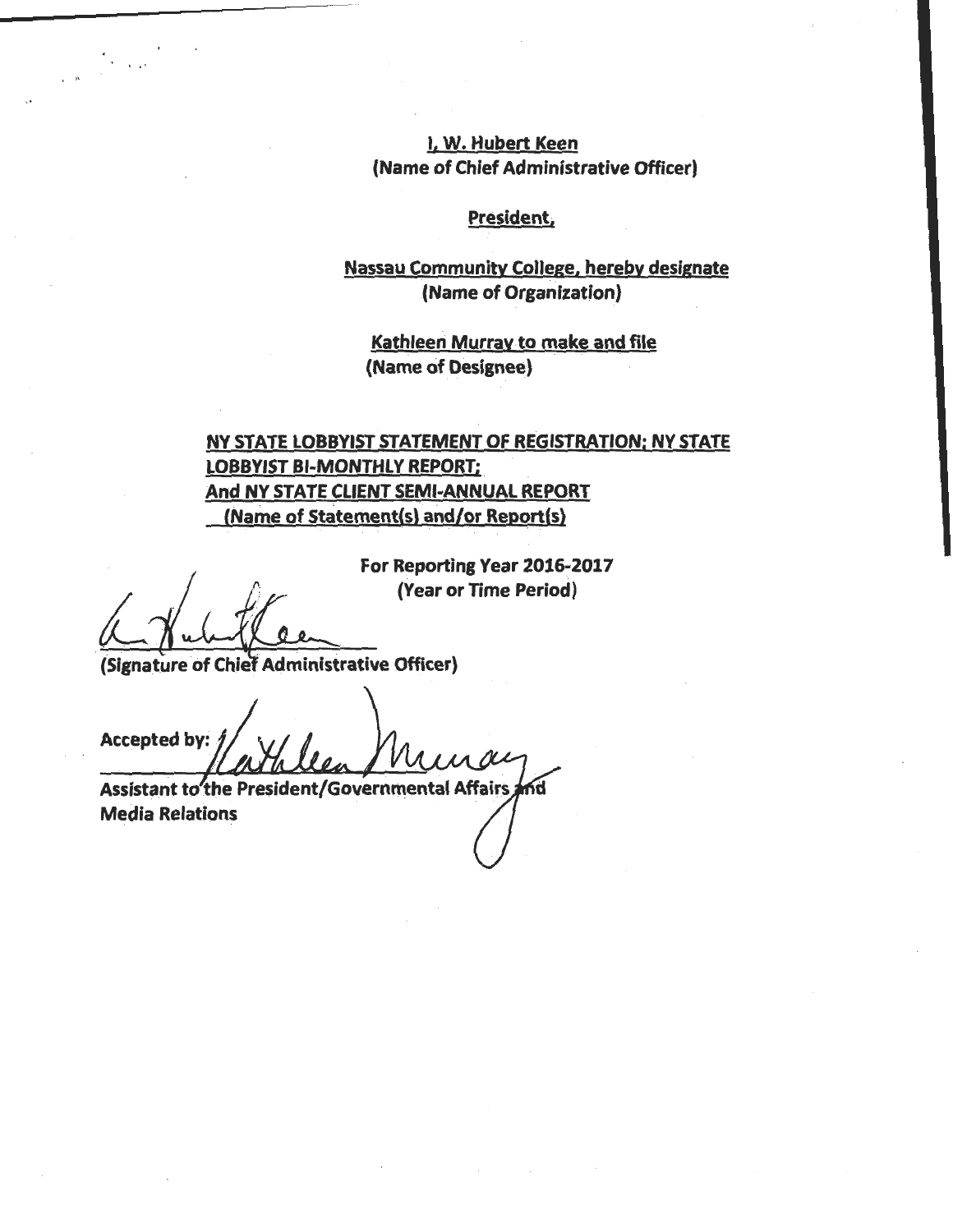| Contract No. | CA170061 |
|--------------|----------|
|              |          |

NASSAU COMMUNITY COLLEGE of the County of Nassau, State of New York One Education Drive Garden City, New York 11530-6793

·'

 $\mathcal{L}$ 

| Requisition Number: |  |
|---------------------|--|
|                     |  |
|                     |  |

Resp. Ctr. / Obj. Code:

### CONTRACT FOR SERVICES

THIS AGREEMENT, dated as of July 25, 2017 (together with the schedules, appendices, attachments and exhibits, if any, this "Agreement"), between (i) Nassau Community College, having its principal office at One Education Drive, Garden City, New York 11530-6793 (the "College"), of Nassau County, a municipal corporation having its principal office at One West Street, Mineola, New York 11501 (the "County") and (ii) Fisher Development Strategies, having its principal office at 21 Choir Lane, Westbury, New York 11590, (the "Contractor").

### W IT N E S S E T H:

WHEREAS, the College desires to retain the Contractor to perform lobbying and advocacy services, as further described in this Agreement; and

WHEREAS, the Contractor is willing and able to perform the services described in this Agreement;

WHEREAS, the Contractor has been awarded this Professional Services Agreement for Lobbying Services pursuant to Request for Proposals No. 061317-0209, with an opening date of June 13,2017.

NOW, THEREFORE, in consideration of the premises and mutual covenants contained in this Agreement, the parties agree as follows:

1. Term. This Agreement shall commence on August 1, 2017, and terminate July 31 , 2020 with an option by the College to extend the Agreement for two (2) additional years, subject to the encumbrance of funds and appropriate College approvals. All extensions are subject to the mutual written consent of both parties.

2. Services. The services to be provided by the Contractor under this Agreement shall consist of undertaking lobbying and advocacy efforts with the New York State Governor, New York State Legislature, the Nassau County Executive and the Nassau County Legislature on behalf of the College, whereby the Contractor will focus its efforts on the State budget and any other general legislation as it affects the College for the purpose of improving the educational experience for the students and the College Community, hereinafter referred to as (the "Services"). The Contractor's services are to be performed largely off-site but the Contractor will, upon request of the College, work at the College's offices or other locations, as designated by the College. On a monthly basis, the Contractor shall submit a report to the College, outlining the dates and hours during which lobbying efforts took place, and summarizing the lobbying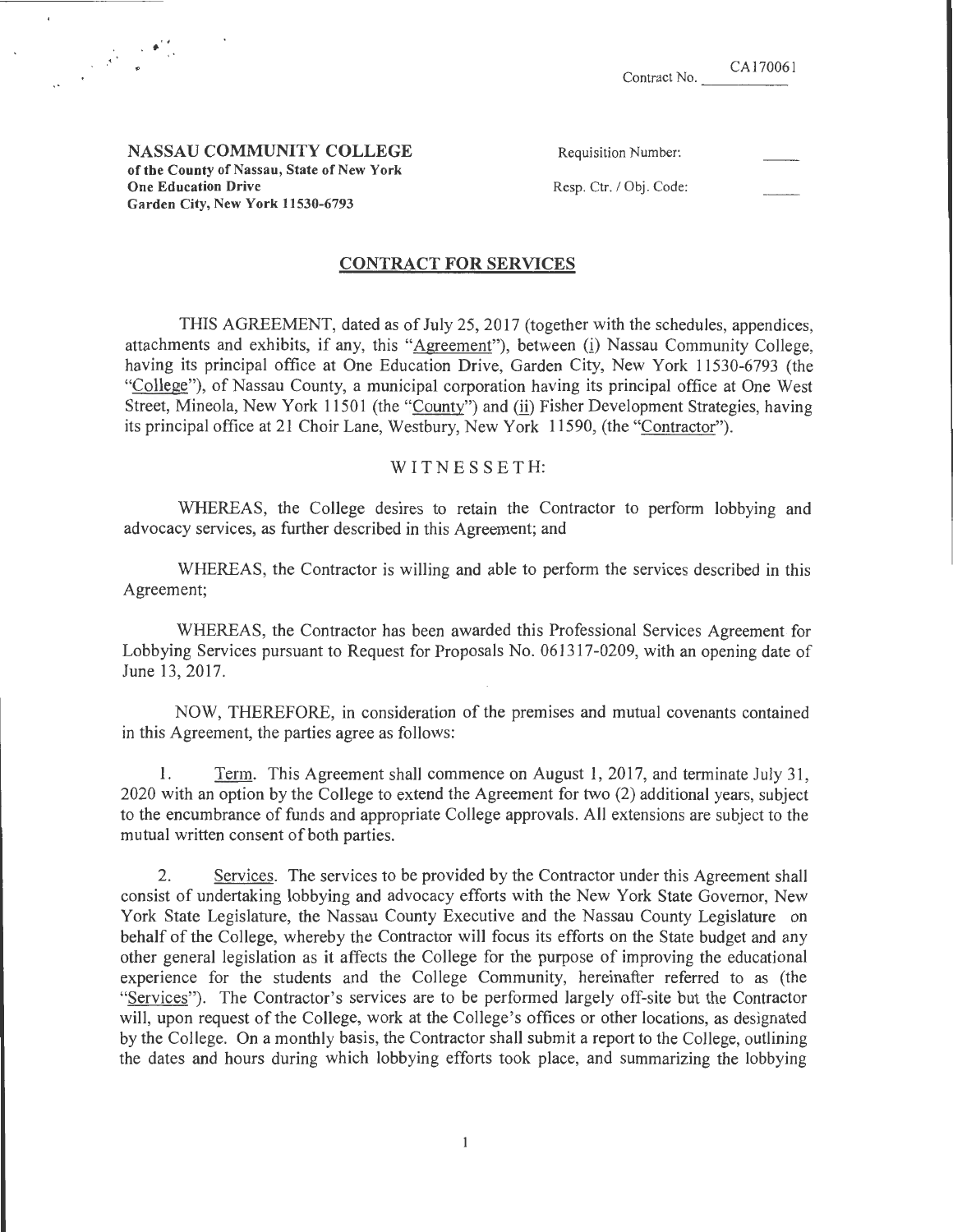$^{\circ}$   $^{\prime}$ 

'·

CAI70061

efforts engaged in on behalf of the College. Contractual activities will be coordinated with the College's General Counsel for Governmental Relations.

3. Payment. (a) Amount of Consideration. (i) In full consideration for the Services to be rendered by the Contractor to the College for the term of this Agreement, the Contractor will be paid at the following rates:

| August 1, 2017 - July 31, 2018: | $$205.00$ per hour |
|---------------------------------|--------------------|
| August 1, 2018 - July 31, 2019: | $$215.00$ per hour |
| August 1, 2019 - July 31, 2020: | $$225.00$ per hour |

Contractor agrees that this compensation includes reimbursement for Contractor's travel time and expenses, and for all other costs incidental to Services to be provided by Contractor under this Agreement. The Contractor shall not bill the College for travel time, unless lobbying services for the College are performed during such travel time. College will not provide reimbursement for lodging and meals during Contractor's travel.

The parties acknowledge that the maximum amount of compensation for the services rendered by the Contractor during the first year of this Agreement shall not exceed Sixty Thousand Dollars (\$60,000.00) ("the First Year Maximum Amount"). Funding for the subsequent years of the Agreement will be encumbered as necessary.

(b) Payment. The Contractor acknowledges that payment may only be made to the Contractor upon Contractor's compliance with the College's bill paying procedures, including submitting an invoice to the College Accounts Payable Department (Tower 6th Floor, One Education Drive, Garden City, NY 11530), which lists in sufficient detail the services rendered, the date(s) services were performed, and fees charged. By submitting an invoice, the Contractor certifies that all services were rendered as set forth on the invoice, that the fees charged are in accordance with this Contract for Services, that the claim is just, true and correct, and actually due and owing and has not been previously claimed.

(c) Timing of Payment Claims. The Contractor shall submit claims no later than three (3) months following the College's receipt of the services that are the subject of the claim and no more frequently than once a month.

(d) No Duplication of Payments. Payments under this Agreement shall not duplicate payments for any work performed or to be performed under other agreements between the Contractor and any funding source including the College.

(e) Payments in connection with Termination or Notice of Termination. Unless a provision of this Agreement expressly states otherwise, payments to the Contractor following the termination of this Agreement shall not exceed payments made as consideration for services that were (i) performed prior to termination, (ii) authorized by this Agreement to be performed, and (iii) not performed after the Contractor received notice that the College did not desire to receive such services.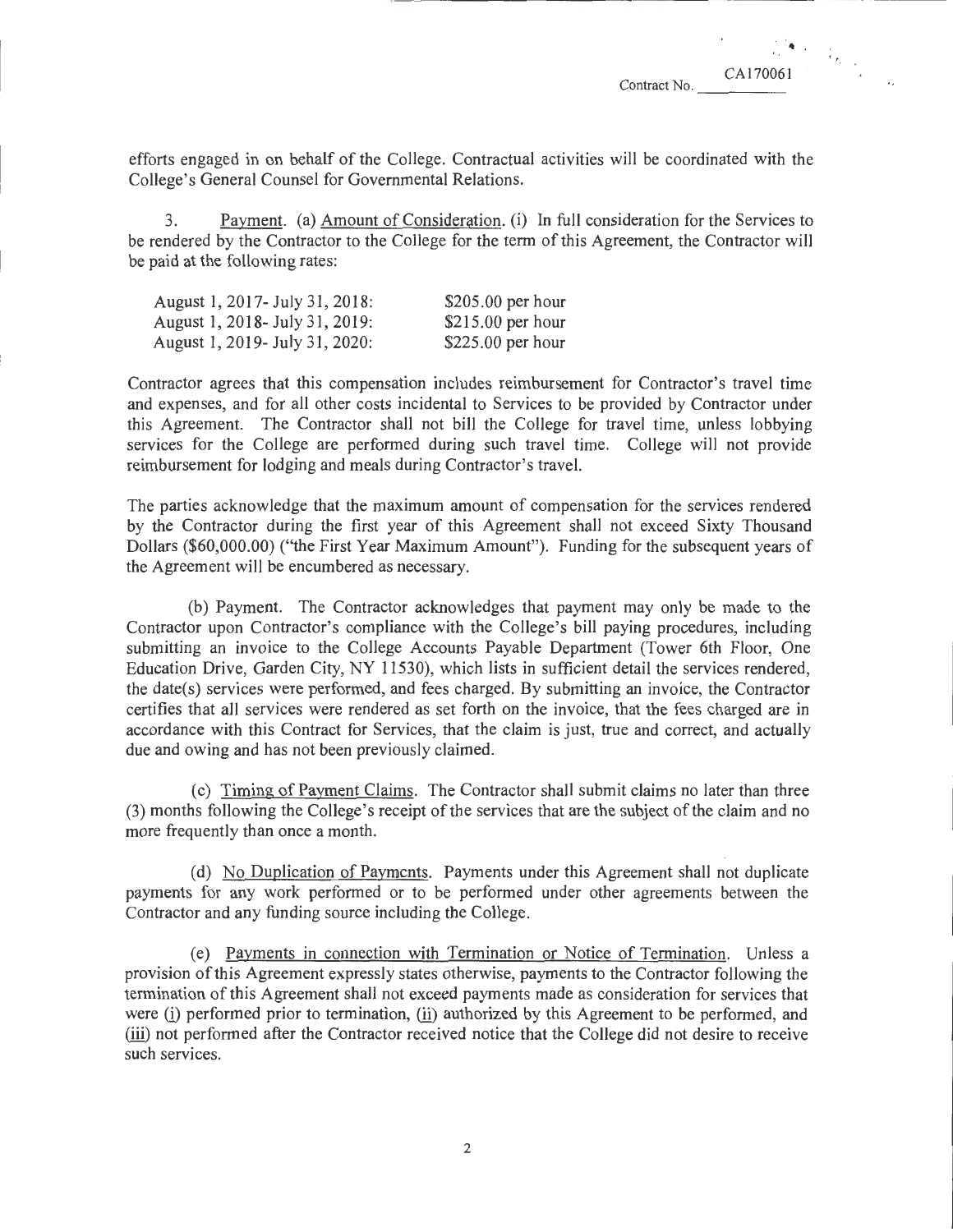4. Independent Contractor. The Contractor is an independent contractor of the College or County. The Contractor shall not, nor shall any officer, director, employee, servant, agent or independent contractor of the Contractor (a "Contractor Agent"), be (i) deemed a College or County employee, (ii) commit the College or County to any obligation, or (iii) hold himself out as a College or County employee or Person with the authority to commit the College or County to any obligation. As used in this Agreement the word "Person" means any individual person, entity (including partnerships, corporations and limited liability companies), and government or political subdivision thereof (including agencies, bureaus, offices and departments thereof).

5. No Arrears or Default. The Contractor is not in arrears to the College or County upon any debt or contract and it is not in default as surety, contractor, or otherwise upon any obligation to the College or County, including any obligation to pay taxes to, or perform services for or on behalf of, the College or County.

6. Compliance With Law. (a) Generally. The Contractor shall comply with any and all applicable Federal, State and local Laws, including, but not limited to those relating to conflicts of interest, discrimination, and disclosure of information, in connection with its performance under this Agreement. In furtherance of the foregoing, the Contractor is bound by and shall comply with the terms of Appendix EE attached hereto. As used in this Agreement the word "Law" includes any and all statutes, local laws, ordinances, rules, regulations, applicable orders, and/or decrees, as the same may be amended from time to time, enacted, or adopted.

(b) Nassau County Living Wage Law. Pursuant toLL 1-2006, as amended, and to the extent that a waiver has not been obtained in accordance with such Jaw or any rules of the County Executive, the Contractor agrees as follows:

- (i) Contractor shall comply with the applicable requirements of the Living Wage Law, as amended;
- (ii) Failure to comply with the Living Wage Law, as amended, may constitute a material breach of this Agreement, the occurrence of which may be determined solely by the County. Contractor has the right to cure such breach within thirty days of receipt of notice of breach from the County. In the event that such breach is not timely cured, the County may terminate this Agreement as well as exercise any other rights available to the County under applicable Jaw.
- (iii) It shall be a continuing obligation of the Contractor to inform the County of any material changes in the content of its certification of compliance, attached to this Agreement as Appendix L, and shall provide to the County any information necessary to maintain the certification's accuracy.

(c) Records Access. The parties acknowledge and agree that all records, information, and data ("Information") acquired in connection with performance or administration of this Agreement shall be used and disclosed solely for the purpose of performance and administration of the contract or as required by law. The Contractor acknowledges that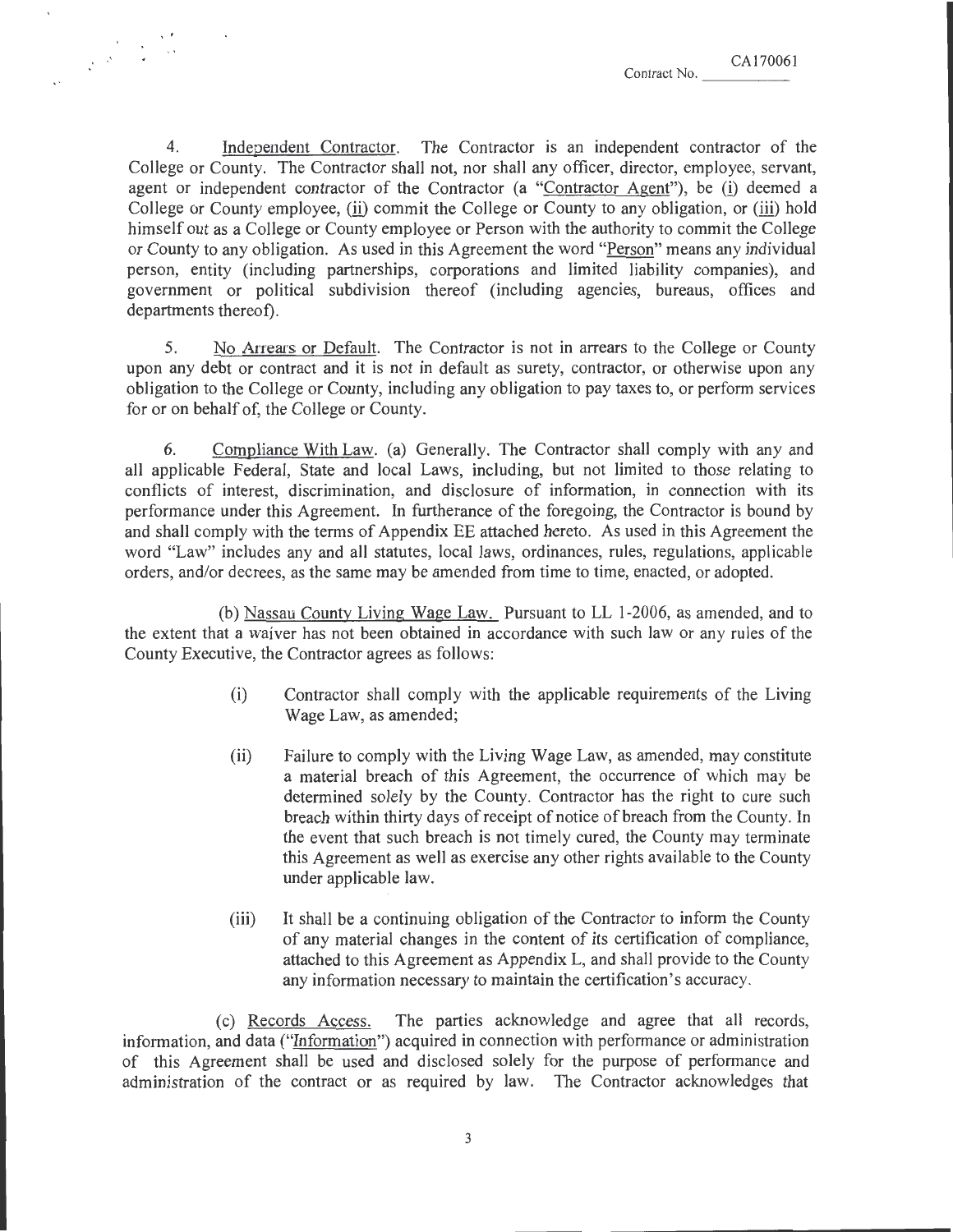CA170061

•.

Contractor Information in the College and/or the County's possession may be subject to disclosure under Article 6 of the New York State Public Officer's Law ("Freedom of Information Law" or "FOIL"). In the event that such a request for disclosure is made, the County shall make reasonable efforts to notify the Contractor of such request prior to disclosure of the Information so that the Contractor may take such action as it deems appropriate.

7. Minimum Service Standards. Regardless of whether required by Law: (a) The Contractor shall, and shall cause Contractor Agents to, conduct its, his or her activities in connection with this Agreement so as not to endanger or harm any Person or property.

(b) The Contractor shall deliver services under this Agreement in a professional manner consistent with the best practices of the industry in which the Contractor operates. The Contractor shall take all actions necessary or appropriate to meet the obligation described in the immediately preceding sentence, including obtaining and maintaining, and causing all Contractor Agents to obtain and maintain, all approvals, licenses, and certifications ("Approvals") necessary or appropriate in connection with this Agreement.

(c) In connection with the termination or impending termination of this Agreement the Contractor shall, regardless of the reason for termination, take all actions reasonably requested by the county (including those set forth in other provisions of this Agreement) to assist the College in transitioning the Contractor's responsibilities under this Agreement. The provisions of this subsection shall survive the termination of this Agreement

8. Indemnification; Defense; Cooperation. (a) The Contractor shall be solely responsible for and shall indemnify and hold harmless the County, the College and its officers, employees, and agents (the "Indemnified parties") from and against any and all liabilities, losses, costs, expenses (including, without limitation, attorney's fees and disbursements) and damages ("Losses"), arising out of or in connection with any acts or omissions of the Contractor or a Contractor Agent, regardless of whether due to negligence, fault, or default, including Losses in connection with any threatened investigation, litigation or other proceeding or preparing a defense to or prosecuting the same; provided, however, that the Contractor shall not be responsible for that portion, if any, of a Loss that is caused by the negligence of the County or College.

(b) The Contractor shall, upon the County's demand and at the County's direction, promptly and diligently defend, at the Contractor's own risk and expense, any and all suits, actions, or proceedings which may be brought or instituted against one or more Indemnified Parties for which the Contractor is responsible under this Section, and, further to the Contractor's indemnification obligations, the Contractor shall pay and satisfy any judgment, decree, loss or settlement in connection therewith.

(c) The Contractor shall, and shall cause Contractor Agents to, cooperate with the County and the College in connection with the investigation, defense or prosecution of any action, suit or proceeding in connection with this Agreement, including the acts or omissions of the Contractor and/or a Contractor Agent in connection with this Agreement.

(d) The provisions of this Section shall survive the termination of this Agreement.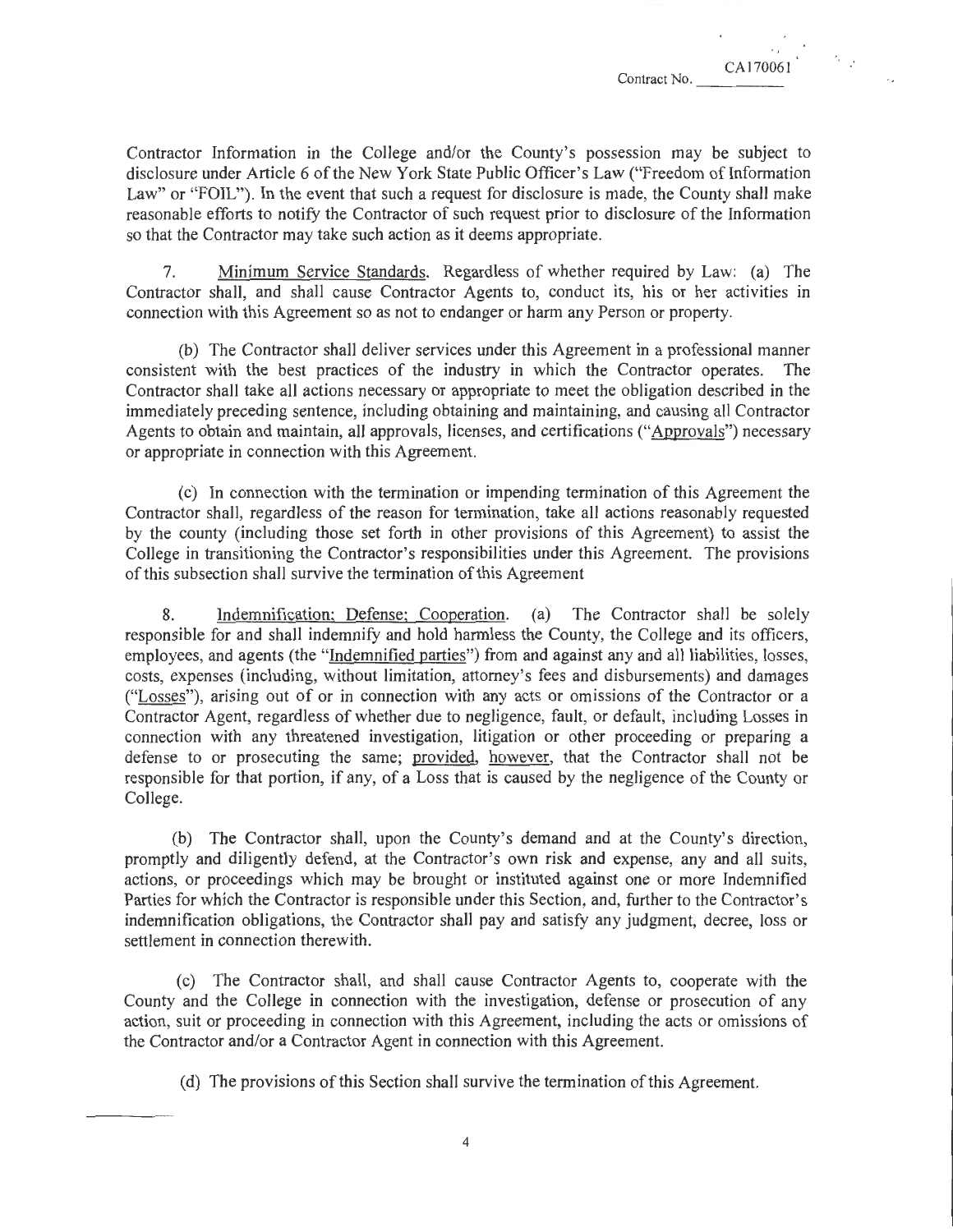9. Insurance. (a) Types and Amounts. The Contractor shall obtain and maintain throughout the term of this Agreement, at its own expense: (i) one or more policies for commercial general liability insurance, which policy(ies) shall name "Nassau County" and "Nassau Community College" as additional insured with "Nassau Community College" as certificate holder and have a minimum single combined limit of liability of not less than one million dollars  $(\text{$}1,000,000)$  per occurrence, (ii) if contracting in whole or part to provide professional services, one or more policies for professional liability insurance, which policy(ies) shall have a minimum single combined limit liability of not less than one million dollars  $($1,000,000)$  per occurrence and two million dollars  $($2,000,000)$  aggregate coverage,  $(iii)$ compensation insurance for the benefit of the Contractor's employees ("Workers' Compensation Insurance"), which insurance is in compliance with the New York State Workers' Compensation Law, and (iv) such additional insurance as the County or College may from time to time specify.

 $\label{eq:2} \begin{array}{c} \mathcal{L}_{\mathcal{A}}(\mathbf{y})=\mathcal{L}_{\mathcal{A}}(\mathbf{y})\\ \mathcal{L}_{\mathcal{A}}(\mathbf{y})=\mathcal{L}_{\mathcal{A}}(\mathbf{y})\\ \mathcal{L}_{\mathcal{A}}(\mathbf{y})=\mathcal{L}_{\mathcal{A}}(\mathbf{y}) \end{array}$ 

(b) Acceptability; Deductibles; Subcontractors. All insurance obtained and maintained by the Contractor pursuant to this Agreement shall be (i) written by one or more commercial insurance carriers licensed to do business in New York State and acceptable to the County and College, and (ii) in form and substance acceptable to the County and College. The Contractor shall be solely responsible for the payment of all deductibles to which such policies are subject. The Contractor shall require any subcontractor hired in connection with this Agreement to carry insurance with the same limits and provisions required to be carried by the Contractor under this Agreement.

(c) Delivery; Coverage Change; No Inconsistent Action. Prior to the execution of this Agreement, copies of current certificates of insurance evidencing the insurance coverage required by this Agreement shall be delivered to the College. Not less than thirty (30) days prior to the date of any expiration or renewal of, or actual, proposed or threatened reduction or cancellation of coverage under, any insurance required hereunder, the Contractor shall provide written notice to the College of the same and deliver to the College renewal or replacement certificates of insurance. The Contractor shall cause all insurance to remain in full force and effect throughout the term of this Agreement and shall not take any action, or omit to take any action, that would suspend or invalidate any of the required coverages. The failure of the Contractor to maintain Workers' Compensation Insurance shall render this contract void and of no effect. The failure of the Contractor to maintain the other required coverages shall be deemed a material breach of this Agreement upon which the County or College reserves the right to consider this Agreement terminated as of the date of such failure.

10. Assignment; Amendment; Waiver; Subcontracting. This Agreement and the rights and obligations hereunder may not be in whole or part (i) assigned, transferred or disposed of,  $(i)$  amended,  $(iii)$  waived, or  $(iv)$  subcontracted, without the prior written consent of the College President or his or her duly designated deputy (the "Collegge President"), and any purported assignment, other disposal or modification without such prior written consent shall be null and void. The failure of a party to assert any of its rights under this Agreement, including the right to demand strict performance, shall not constitute a waiver of such rights.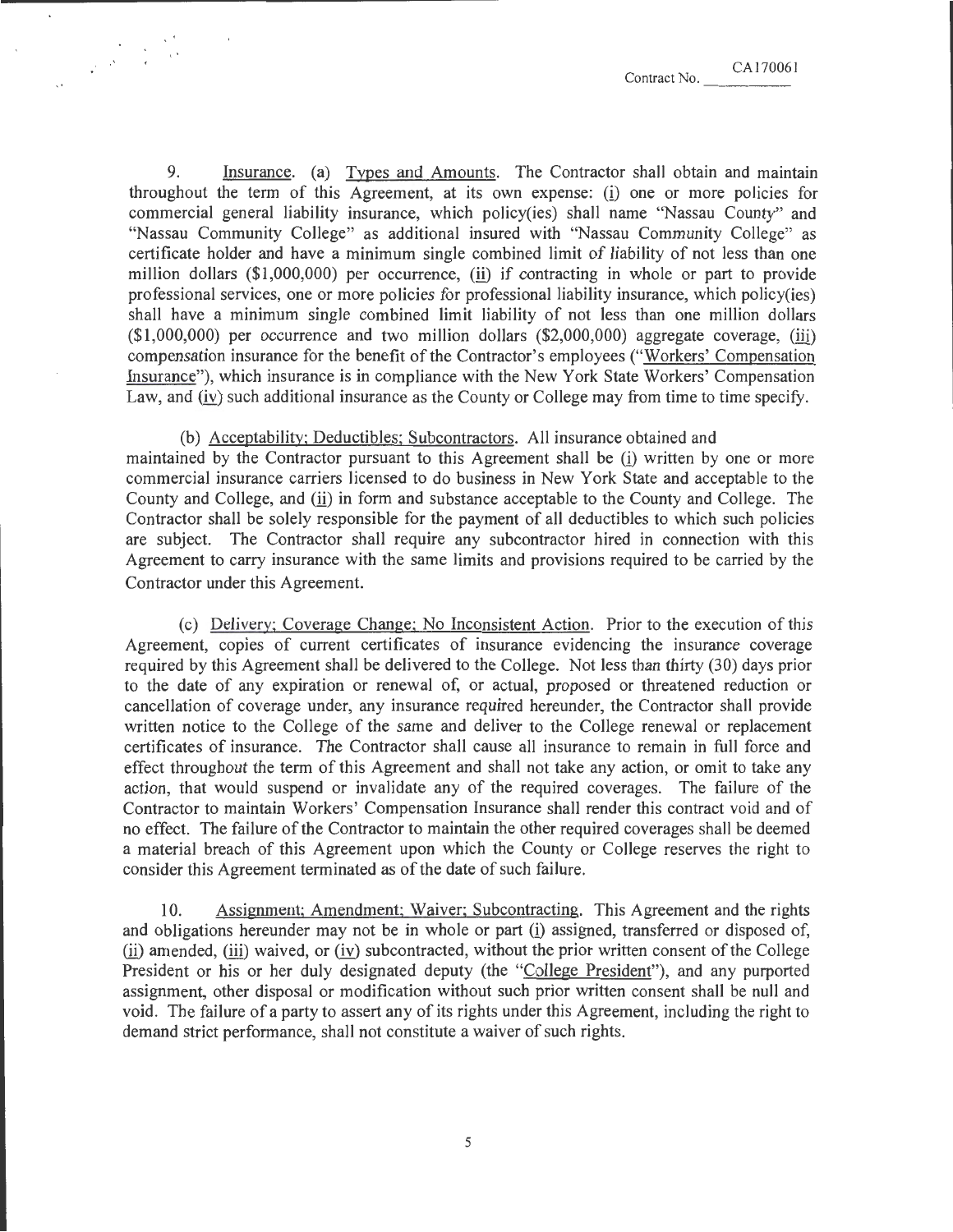11. Termination. (a) Generally. This Agreement may be terminated (i) for any reason by the College upon thirty (30) days' written notice to the Contractor, (ii) for "Cause" by the College immediately upon the receipt by the Contractor of written notice of termination, (iii) upon mutual written Agreement of the College and the Contractor, and  $(iy)$  in accordance with any other provisions of this Agreement expressly addressing termination. As used in this any other provisions of this Agreement expressly addressing termination. Agreement the word "Cause" includes: (i) a breach of this Agreement; (ii) the failure to obtain and maintain in full force and effect all Approvals required for the services described in this Agreement to be legally and professionally rendered; and (iii) the termination or impending termination of federal or state funding for the services to be provided under this Agreement.

(b) By the Contractor. This Agreement may be terminated by the Contractor if performance becomes impracticable through no fault of the Contractor, where the impracticability relates to the Contractor's ability to perform its obligations and not to a judgment as to convenience or the desirability of continued performance. Termination under this subsection shall be effected by the Contractor delivering to the Director of Procurement (the "Director"), at least sixty (60) days prior to the termination date (or a shorter period if sixty days' notice is impossible), a notice stating (i) that the Contractor is terminating this Agreement in accordance with this subsection, (ii) the date as of which this Agreement will terminate, and (iii) the facts giving rise to the Contractor's right to terminate under this subsection. A copy of the notice given to the Director shall be given to the College Counsel on the same day that notice is given to the Director.

(c) Contractor Assistance Upon Termination. In connection with the termination or impending termination of this Agreement the Contractor shall, regardless of the reason for termination, take all actions reasonably requested by the College (including those set forth in other provisions of this Agreement) to assist the College in transitioning the Contractor's responsibilities under this Agreement. The provisions of this Section shall survive the termination of this Agreement.

12. Accounting Procedures; Records. The Contractor shall maintain and retain, for a period of six (6) years following the later of termination of or final payment under this Agreement, complete and accurate records, documents, accounts and other evidence, whether maintained electronically or manually ("Records"), pertinent to performance under this Agreement. Records shall be maintained in accordance with Generally Accepted Accounting Principles. Such Records shall at all times be available for audit and inspection by the Comptroller, the College, any other governmental authority with jurisdiction over the provision of services hereunder and/or the payment therefore, and any of their duly designated representatives. The provisions of this Section shall survive the termination of this Agreement.

13. Limitations on Actions and Special Proceedings Against the County. No action or special proceeding shall lie or be prosecuted or maintained against the County or College upon any claims arising out of or in connection with this Agreement unless:

(a) Notice. At least thirty (30) days prior to seeking relief the Contractor shall have presented the demand or claim(s) upon which such action or special proceeding is based in writing to the College Counsel for adjustment and the College shall have neglected or refused to make an adjustment or payment on the demand or claim for thirty (30) days after presentment. The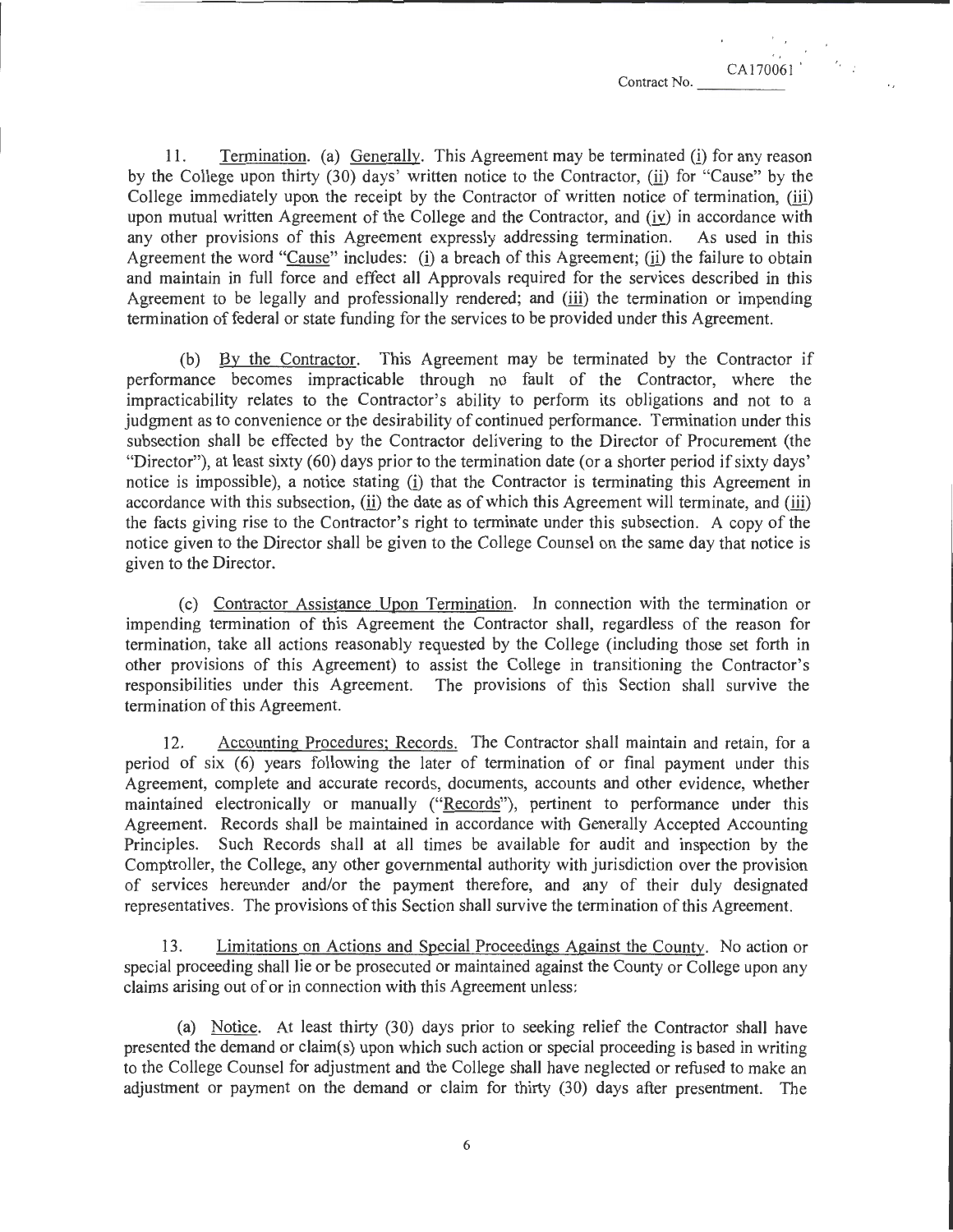$\mathcal{L}$  CA170061 Contract No.

Contractor shall send or deliver copies of the documents presented to the College Counsel under this Section to each of  $(i)$  the applicable Department Vice President and the  $(ii)$  the County Attorney (at the address specified above for the County) on the same day that documents are sent or delivered the College Counsel. The complaint or necessary moving papers of the Contractor shall allege that the above-described actions and inactions preceded the Contractor's action or special proceeding against the County/College.

(b) Time Limitation. Such action or special proceeding is commenced within the earlier of (i) one (1) year of the first to occur of  $(A)$  final payment under or the termination of this Agreement, and  $(B)$  the accrual of the cause of action, and  $(i)$  the time specified in any other provision of this Agreement.

14. Work Performance Liability. The Contractor is and shall remain primarily liable for the successful completion of all work in accordance this Agreement irrespective of whether the Contractor is using a Contractor Agent to perform some or all of the work contemplated by this Agreement, and irrespective of whether the use of such Contractor Agent has been approved by the County.

15. Consent to Jurisdiction and Venue; Governing Law. Unless otherwise specified in this Agreement or required by Law, all claims or actions with respect to this Agreement shall be resolved exclusively by a court of competent jurisdiction located in Nassau County in New York State and the parties expressly waive any objections to the same on any grounds, including venue and forum non conveniens. This Agreement is intended as a contract under, and shall be governed and construed in accordance with, the Laws of New York State, without regard to the conflict of laws provisions thereof.

16. Notices. Any notice, request, demand or other communication required to be given or made in connection with this Agreement shall be (a) in writing, (b) delivered or sent (i) by hand delivery, evidenced by a signed, dated receipt, (ii) postage prepaid via certified mail, return receipt requested, or (iii) overnight delivery via a nationally recognized courier service,  $(c)$ deemed given or made on the date the delivery receipt was signed by a College employee, three (3) business days after it is mailed or one (1) business day after it is released to a courier service, as applicable, and  $(d)(i)$  if to the Procurement Department, to the attention of the Director at One Education Drive, Tower 4, Garden City, NY, (ii) if to College's General Counsel's Office, to the attention of the College Counsel at the address specified above for the College, and (ill) if to the Contractor, to the attention of the person who executed this Agreement on behalf of the Contractor at the address specified above for the Contractor, or in each case to such other persons or addresses as shall be designated by written notice.

17. All Legal Provisions Deemed Included; Severability; Supremacy. (a) Every provision required by Law to be inserted into or referenced by this Agreement is intended to be a part of this Agreement. If any such provision is not inserted or referenced or is not inserted or referenced in correct form then (i) such provision shall be deemed inserted into or referenced by this Agreement for purposes of interpretation and  $(i)$  upon the application of either party this Agreement shall be formally amended to comply strictly with the Law, without prejudice to the rights of either party.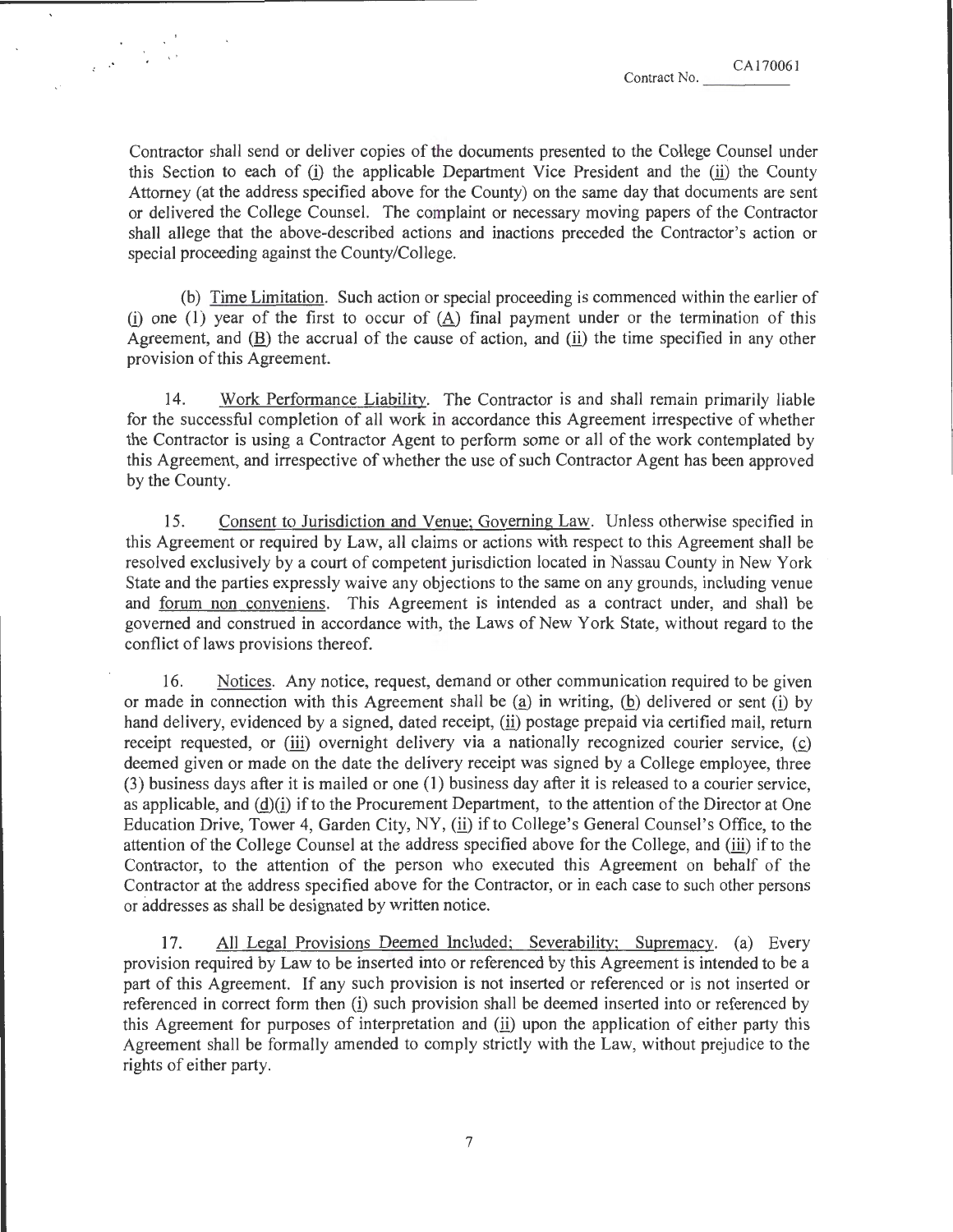(b) In the event that any provision of this Agreement shall be held to be invalid, illegal or unenforceable, the validity, legality and enforceability of the remaining provisions shall not in any way be affected or impaired thereby.

(c) Unless the application of this subsection will cause a provision required by Law to be excluded from this Agreement, in the event of an actual conflict between the terms set forth above the signature page to this Agreement and those contained in any schedule, exhibit, appendix, or attachment to this Agreement, the terms and conditions set forth above the signature page shall control. To the extent possible, all the terms of this Agreement should be read together as not conflicting.

18. Section and Other Headings. The section and other headings contained in this Agreement are for reference purposes only and shall not affect the meaning or interpretation of this Agreement.

19. Entire Agreement. This Agreement represents the full and entire understanding and agreement between the parties with regard to the subject matter hereof and supercedes all prior agreements (whether written or oral) of the parties relating to the subject matter of this Agreement.

20. Executory Clause. Notwithstanding any other provision of this Agreement:

(a) Approval and Execution. The College shall have no liability under this Agreement (including any extension or other modification of this Agreement) to any Person unless (i) all College approvals have been obtained, and (ii) this Agreement has been executed by the College President (as defined in this Agreement).

(b) Availability of Funds. The College shall have no liability under this Agreement (including any extension or other modification of this Agreement) to any Person beyond funds appropriated and encumbered or otherwise lawfully available for this Agreement, and, if any portion of the funds for this Agreement are from the state and/or federal governments, then beyond funds available to the County from the state and/or federal governments.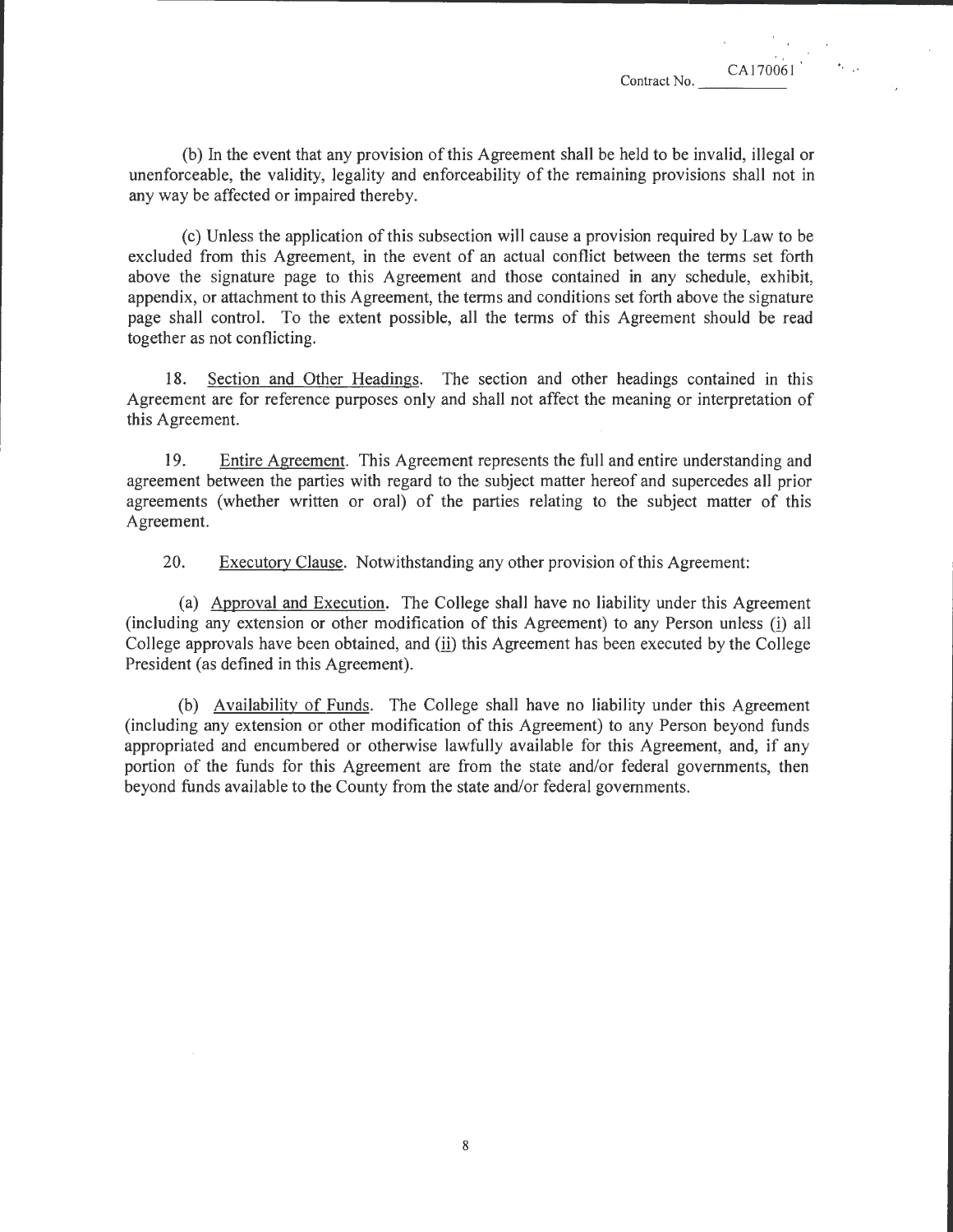'' CAI70061 CA170061<br>Contract No.

# OFFICE OF THE COUNTY ATTORNEY By: -~~~--~-~-=~~-==---- Name: Nicholas P. Socondis Title:  $D_{CP}1_{7}$  *Co*  $D_{4}$   $A1_{7}$  Date:  $7/28$   $17$

# FISHER DEVELOPMENT STRATEGIES Signature:  $_{\text{Print Name:} }$  DAN IEL M FISHER J2<br>Title: PRESIDENT Date: Judy 25, 2017

/ BUREAU OF REAL ESTATE & INSURANCE BUREAU OF REAL ESTATE & INSURANCE Name: *\_\_\_\_\_ PIN BEEU TIMPI 10* 1)<br><u>IECH. Date: 7/28/17</u>  $\frac{1}{\sqrt{2}}$ Title:

DEPARTMÉNT VICE PRESIDENT By:  $\frac{1}{2}$ Date: UL

PRESIDENT, NASSAU COMMUNITE COLLEGE August 7, Date:

I certify that this copy of the contract is a true and complete copy of this contract.

**8-8-f7**  Date ollege Counsel

IN WITNESS WHEREOF, the Contractor and the College have executed this Agreement as of the date first above written.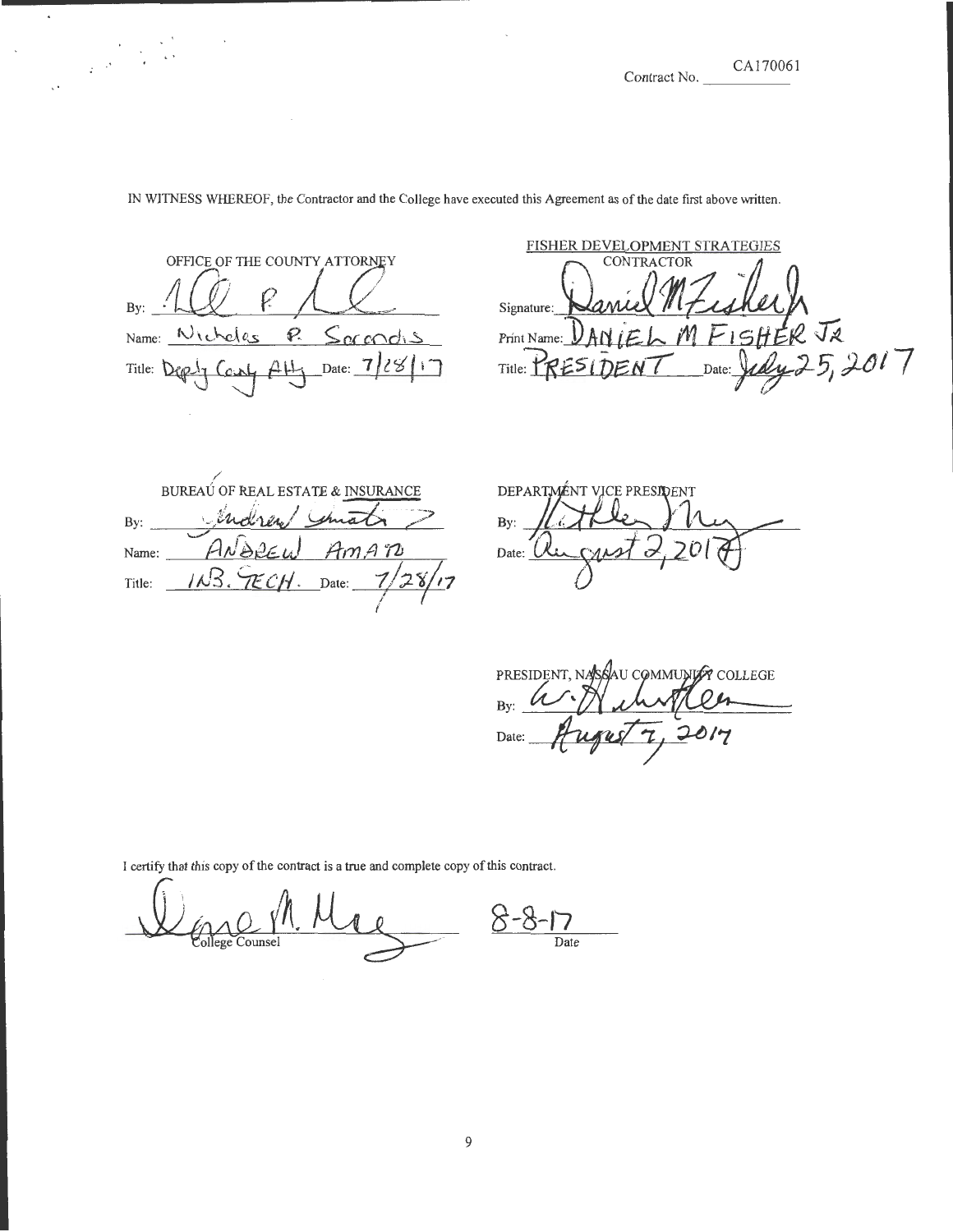'

#### NASSAU COMMUNITY COLLEGE NOTARIZATION

STATE OF NEW YORK)

)ss.:

COUNTY OF NASSAU )

On the  $\int_{\mathcal{C}}^{\mathcal{C}}$  day of  $\int_{\mathcal{C}}^{\mathcal{C}}$  /  $\int_{\mathcal{C}}^{\mathcal{C}}$  and  $\int_{\mathcal{C}}^{\mathcal{C}}$  in the year 2017 before me personally appeared

W. Hubert Keen, President of Nassau Community College, the municipal corporation described herein, and which executed the above instrument; and that he or she signed his or her name thereto pursuant to Section 205 of the County Government Law of Nassau County.

NOTARY PUBLIC

ANNE E. BRANDl Notary Public, State of New York No. 01BR6104733 Qualified In Nassau County January 28, *20W* 

January 26, 20 Qualified in Nassau County EETAO18RE10 ON LIBION **A10Y WBM to etate** 

### CONTRACTOR NOTARIZATION (corporations)

STATE OF NEW YORK)

company.

 $\hat{\mathcal{C}}$ 

 $\mathbb{R}^n$ 

)ss.:

' ,. ,,

·,

COUNTY OF **L'ASSAU** 

On the  $25\frac{47}{3}$  of  $\sqrt{114}$  in the year 2017 before me personally appeared "bANIENM. FI SHER JR to me personally known, who, being by me duly swprn, did depose and say that he or she resides in the County of NASSAU that he or she is a **PRESIDENT** of fished OEU trip to U.P. the organization/corporation described herein and which executed the above instrument; and that he or she signed his or her name thereto by authority of the partners of said limited liability

~/J *11 / }* 

Diane Strong Notary Public, State of New York No. 01ST6319789 Qualified in Nassau County Commission Expires February 23, 610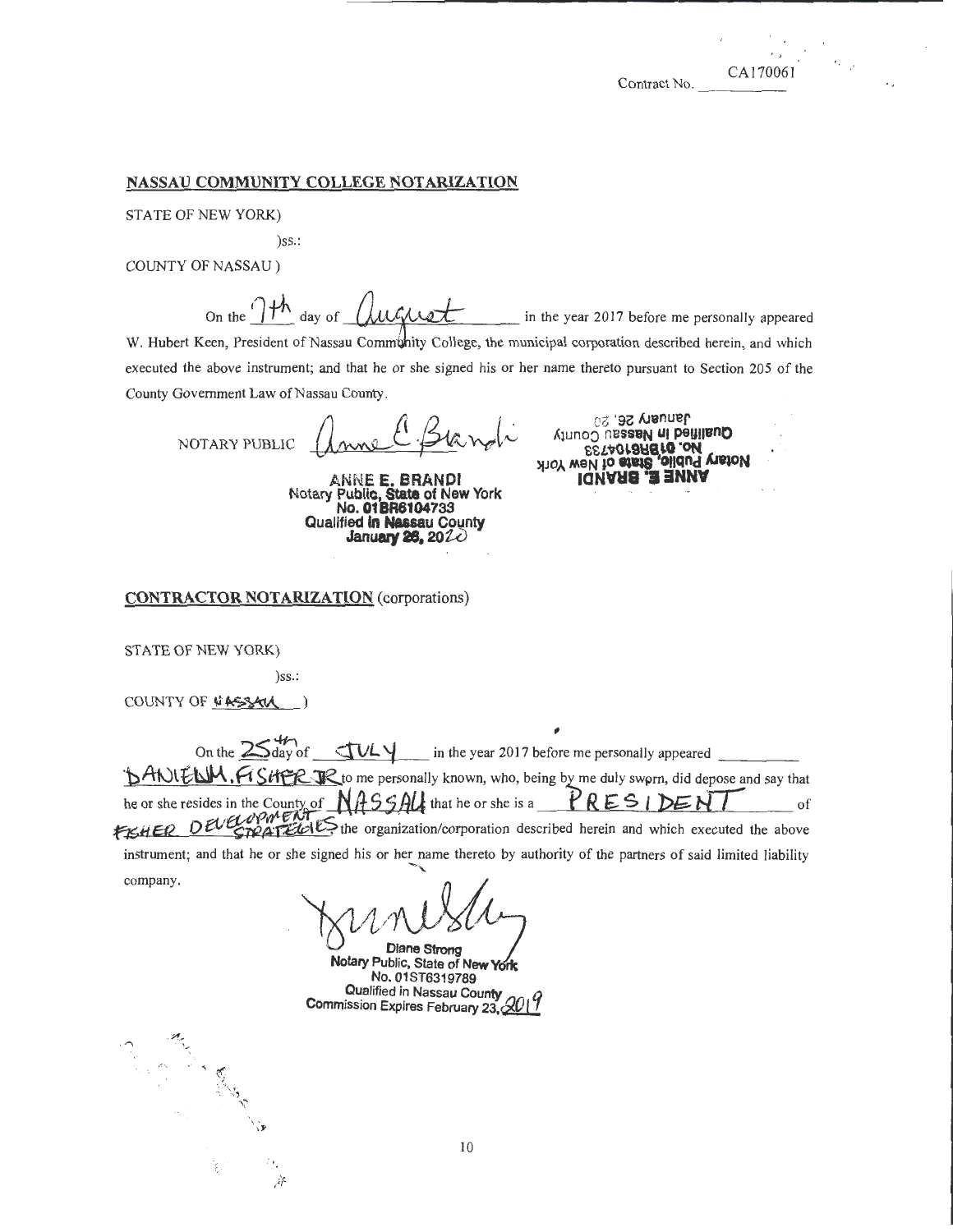### **APPENDIX EE**

• '

### EQUAL EMPLOYMENT OPPORTUNITIES FOR MINORITIES AND WOMEN

The provisions of this Appendix EE are hereby made a part of the document to which it is attached.

The Contractor shall comply with all federal, State and local statutory and constitutional anti-discrimination provisions. In addition, Local Law No. 14-2002, entitled "Participation by Minority Group Members and Women in Nassau County Contracts," governs all County Contracts as defined by such title and solicitations for bids or proposals for County Contracts. In accordance with Local Law 14-2002:

(a) The Contractor shall not discriminate against employees or applicants for employment because of race, creed, color, national origin, sex, age, disability or marital status in recruitment, employment, job assignments, promotions, upgradings, demotions, transfers, layoffs, terminations, and rates of pay or other forms of compensation. The Contractor will undertake or continue existing programs related to recruitment, employment, job assignments, promotions, upgradings, transfers, and rates of pay or other forms of compensation to ensure that minority group members and women are afforded equal employment opportunities without discrimination.

(b) At the request of the County contracting agency, the Contractor shall request each employment agency, labor union, or authorized representative of workers with which it has a collective bargaining or other agreement or understanding, to furnish a written statement that such employment agency, union, or representative will not discriminate on the basis of race, creed, color, national origin, sex, age, disability, or marital status and that such employment agency, labor union, or representative will affirmatively cooperate in the implementation of the Contractor's obligations herein.

(c) The Contractor shall state, in all solicitations or advertisements for employees, that, in the performance of the County Contract, all qualified applicants will be afforded equal employment opportunities without discrimination because of race, creed, color, national origin, sex, age, disability or marital status.

(d) The Contractor shall make Best Efforts to solicit active participation by certified minority or women-owned business enterprises ("Certified M/WBEs") as defined in Section 101 of Local Law No. 14-2002, including the granting of Subcontracts.

(e) The Contractor shall, in its advertisements and solicitations for Subcontractors, indicate its interest in receiving bids from Certified M/WBEs and the requirement that Subcontractors must be equal opportunity employers.

(f) Contractors must notify and receive approval from the respective Department Head prior to issuing any Subcontracts and, at the time of requesting such authorization, must submit a signed Best Efforts Checklist.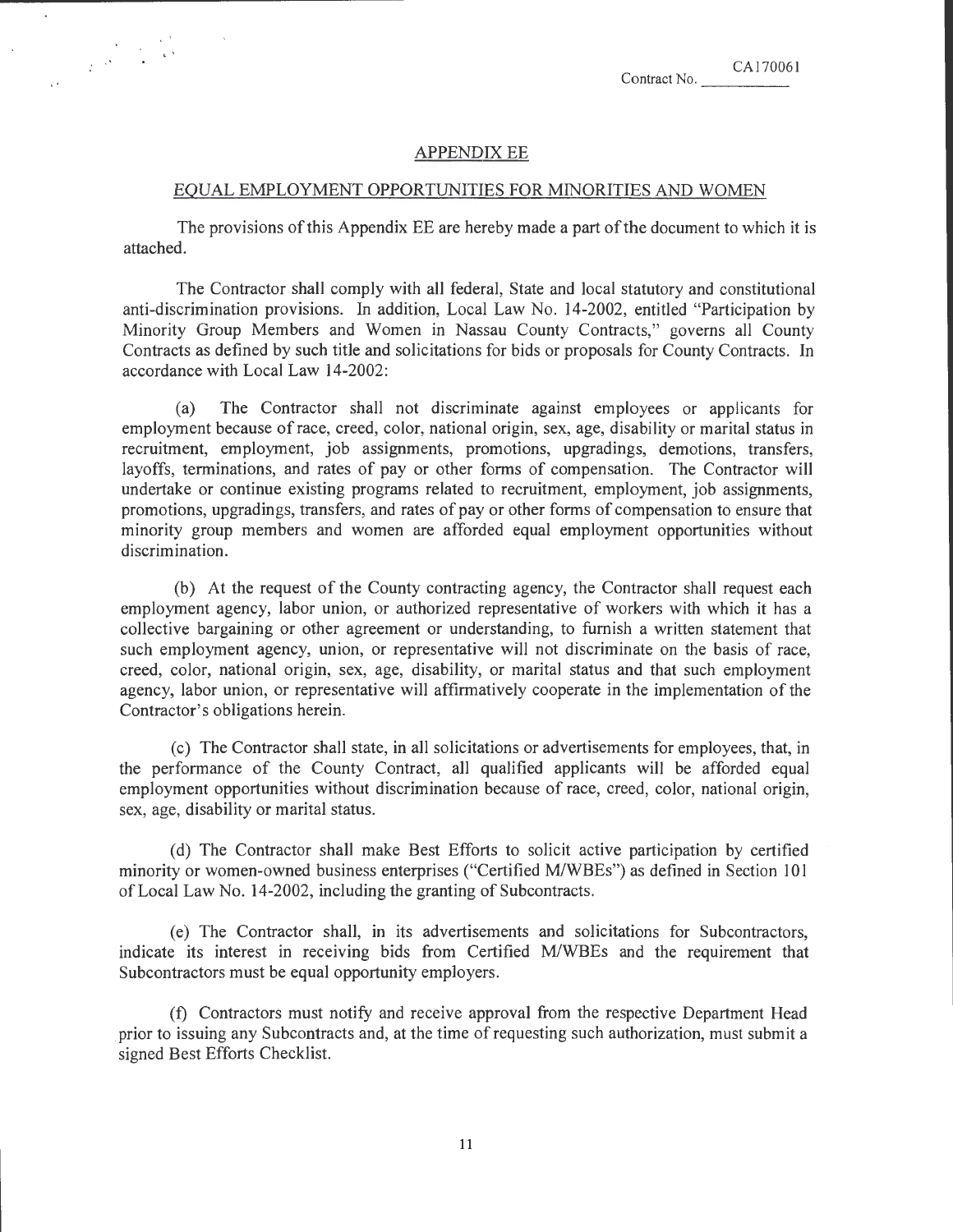' CA170061

(g) Contractors for projects under the supervision of the County's Department of Public Works shall also submit a utilization plan listing all proposed Subcontractors so that, to the greatest extent feasible, all Subcontractors will be approved prior to commencement of work. Any additions or changes to the list of subcontractors under the utilization plan shall be approved by the Commissioner of the Department of Public Works when made. A copy of the utilization plan any additions or changes thereto shall be submitted by the Contractor to the Office of Minority Affairs simultaneously with the submission to the Department of Public Works.

(h) At any time after Subcontractor approval has been requested and prior to being granted, the contracting agency may require the Contractor to submit Documentation Demonstrating Best Efforts to Obtain Certified Minority or Women-owned Business Enterprises. In addition, the contracting agency may require the Contractor to submit such documentation at any time after Subcontractor approval when the contracting agency has reasonable cause to believe that the existing Best Efforts Checklist may be inaccurate. Within ten working days (10) of any such request by the contracting agency, the Contractor must submit Documentation.

(i) In the case where a request is made by the contracting agency or a Deputy County Executive acting on behalf of the contracting agency, the Contractor must, within two (2) working days of such request, submit evidence to demonstrate that it employed Best Efforts to obtain Certified M/WBE participation through proper documentation.

G) Award of a County Contract alone shall not be deemed or interpreted as approval of all Contractor's Subcontracts and Contractor's fulfillment of Best Efforts to obtain participation by Certified M/WBEs.

(k) A Contractor shall maintain Documentation Demonstrating Best Efforts to Obtain Certified Minority or Women-owned Business Enterprises for a period of six (6) years. Failure to maintain such records shall be deemed failure to make Best Efforts to comply with this Appendix EE, evidence of false certification as MIWBE compliant or considered breach of the County Contract.

(l) The Contractor shall be bound by the provisions of Section 109 of Local Law No. 14- 2002 providing for enforcement of violations as follows:

- a. Upon receipt by the Executive Director of a complaint from a contracting agency that a County Contractor has failed to comply with the provisions of Local Law No. 14-2002, this Appendix EE or any other contractual provisions included in furtherance of Local Law No. 14-2002, the Executive Director will try to resolve the matter.
- b. If efforts to resolve such matter to the satisfaction of all parties are unsuccessful, the Executive Director shall refer the matter, within thirty days (30) of receipt of the complaint, to the American Arbitration Association for proceeding thereon.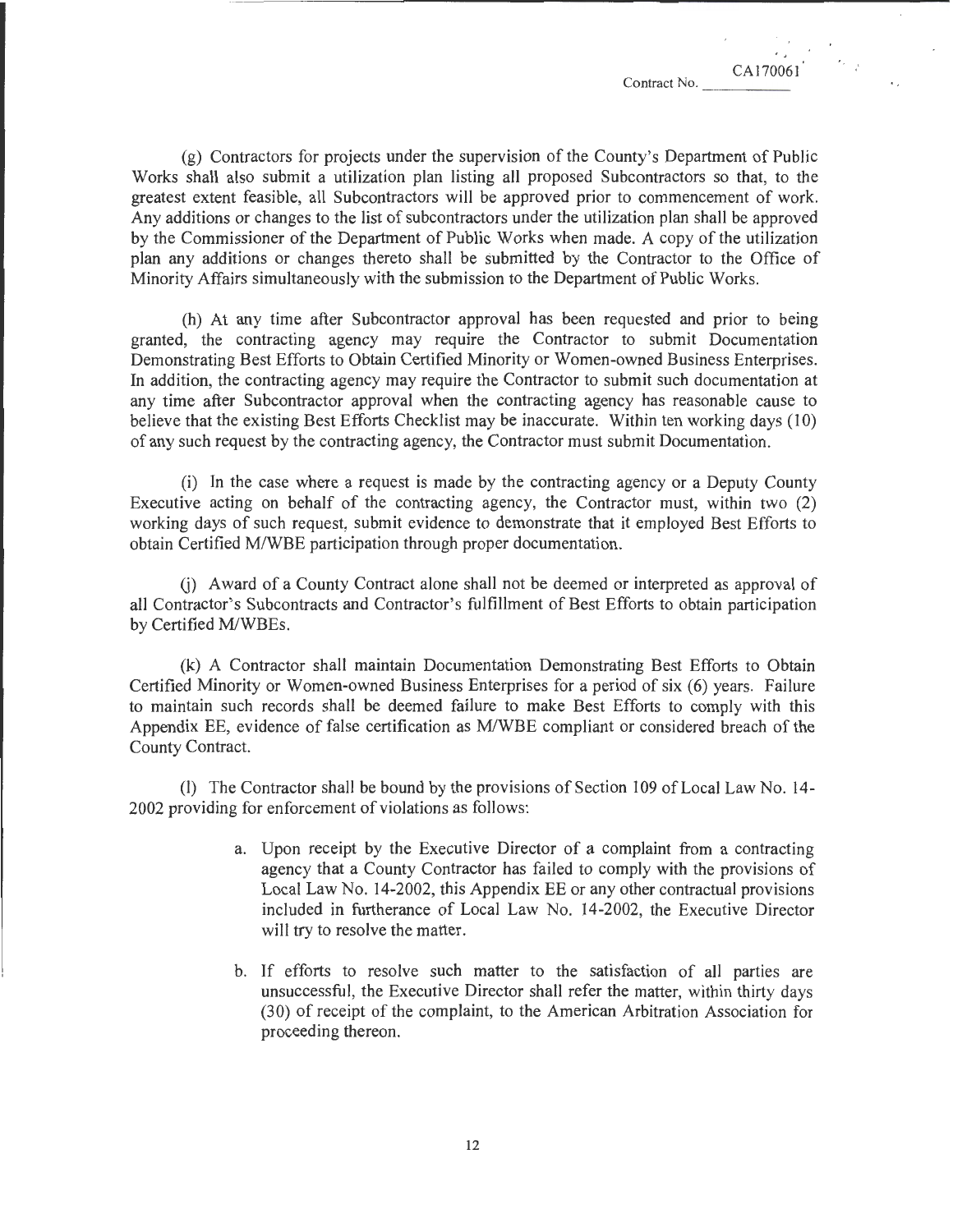c. Upon conclusion of the arbitration proceedings, the arbitrator shall submit to the Executive Director his recommendations regarding the imposition of sanctions, fines or penalties. The Executive Director shall either (i) adopt the recommendation of the arbitrator (ii) determine that no sanctions, fines or penalties should be imposed or (iii) modify the recommendation of the arbitrator, provided that such modification shall not expand upon any sanction recommended or impose any new sanction, or increase the amount of any recommended fine or penalty. The Executive Director, within ten days (10) of receipt of the arbitrators award and recommendations, shall file a determination of such matter and shall cause a copy of such determination to be served upon the respondent by personal service or by certified mail return receipt requested. The award of the arbitrator, and the fines and penalties imposed by the Executive Director, shall be final determinations and may only be vacated or modified as provided in the civil practice law and rules ("CPLR").

(m) The contractor shall provide contracting agency with information regarding all subcontracts awarded under any County Contract, including the amount of compensation paid to each Subcontractor and shall complete all forms provided by the Executive Director or the Department Head relating to subcontractor utilization and efforts to obtain M/WBE participation..

Failure to comply with provisions (a) through (m) above, as ultimately determined by the Executive Director, shall be a material breach of the contract constituting grounds for immediate termination. Once a final determination of failure to comply has been reached by the Executive Director, the determination of whether to terminate a contract shall rest with the Deputy County Executive with oversight responsibility for the contracting agency.

As used in this Appendix EE the term "Best Efforts Checklist" shall mean a list signed by the Contractor, listing the procedures it has undertaken to procure Subcontractors in accordance with this Appendix EE.

As used in this Appendix EE the term "County Contract" shall mean (i) a written agreement or purchase order instrument, providing for a total expenditure in excess of twentyfive thousand dollars (\$25,000), whereby a County contracting agency is committed to expend or does expend funds in return for labor, services, supplies, equipment, materials or any combination of the foregoing, to be performed for, or rendered or furnished to the County; or (ii) a written agreement in excess of one hundred thousand dollars (\$100,000), whereby a County contracting agency is committed to expend or does expend funds for the acquisition, construction, demolition, replacement, major repair or renovation of real property and improvements thereon. However, the term "County Contract" does not include agreements or orders for the following services: banking services, insurance policies or contracts, or contracts with a County contracting agency for the sale of bonds, notes or other securities.

As used in this Appendix EE the term "County Contractor" means an individual, business enterprise, including sole proprietorship, partnership, corporation, not-for-profit corporation, or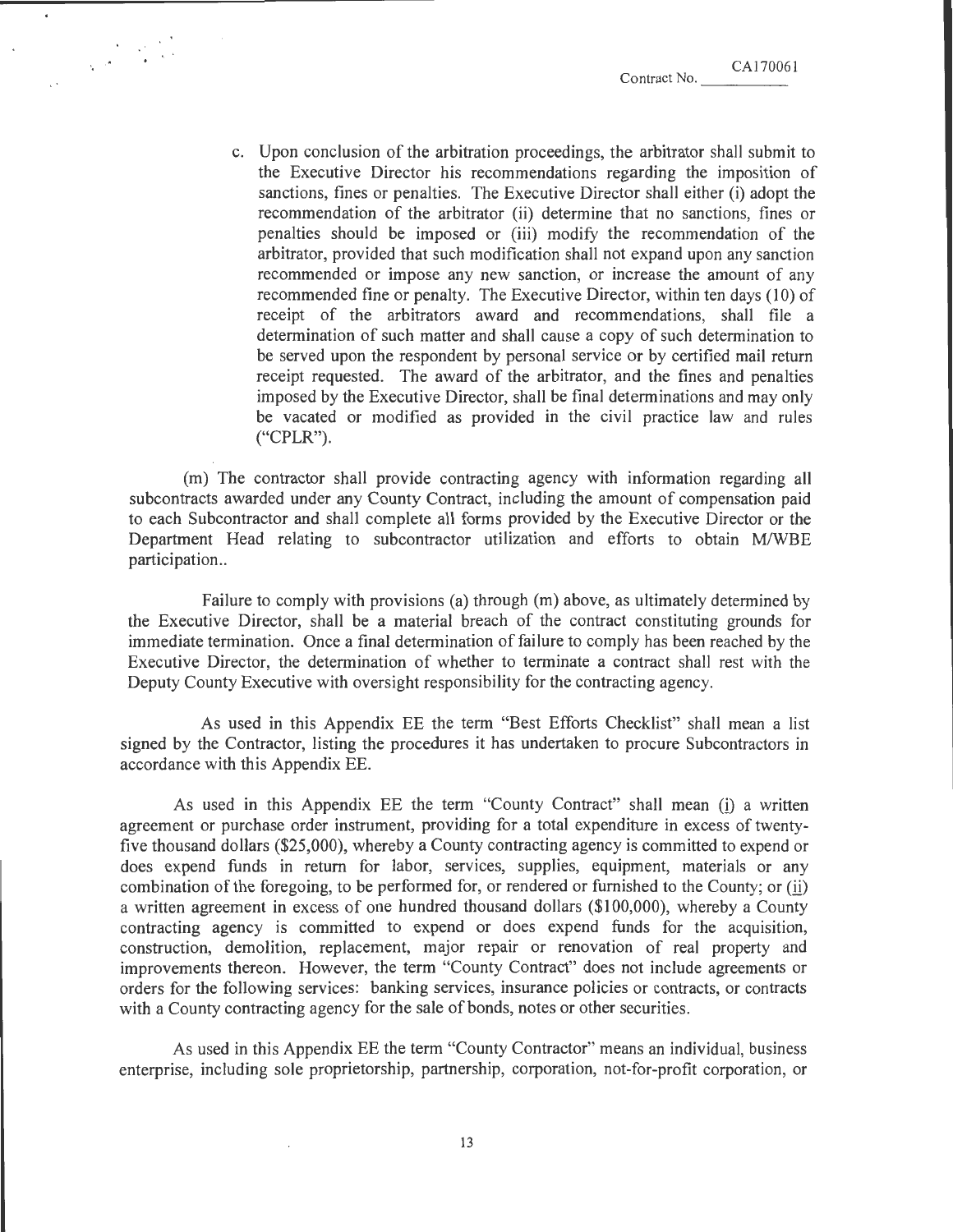CA170061

•.

any other person or entity other than the County, whether a contractor, licensor, licensee or any other party, that is (i) a party to a County Contract,  $(i)$  a bidder in connection with the award of a County Contract, or (iii) a proposed party to a County Contract, but shall not include any Subcontractor.

As used in this Appendix EE the term "County Contractor" shall mean a person or firm who will manage and be responsible for an entire contracted project.

As used in this Appendix EE "Documentation Demonstrating Best Efforts to Obtain Certified Minority or Women-owned Business Enterprises" shall include, but is not limited to the following:

- a. Proof of having advertised for bids, where appropriate, in minority publications, trade newspapers/notices and magazines, trade and union publications, and publications of general circulation in Nassau County and surrounding areas or having verbally solicited M/WBEs whom the County Contractor reasonably believed might have the qualifications to do the work. A copy of the advertisement, if used, shall be included to demonstrate that it contained language indicating that the County Contractor welcomed bids and quotes from M/WBE Subcontractors. In addition, proof of the date(s) any such advertisements appeared must be included in the Best Effort Documentation. If verbal solicitation is used, a County Contractor's affidavit with a notary's signature and stamp shall be required as part of the documentation.
- b. Proof of having provided reasonable time for M/WBE Subcontractors to respond to bid opportunities according to industry norms and standards. A chart outlining the schedule/time frame used to obtain bids from M/WBEs is suggested to be included with the Best Effort Documentation.
- c. Proof or affidavit of follow-up of telephone calls with potential M/WBE subcontractors encouraging their participation. Telephone logs indicating such action can be included with the Best Effort Documentation
- d. Proof or affidavit that MIWBE Subcontractors were allowed to review bid specifications, blue prints and all other bid/RFP related items at no charge to the MIWBEs, other than reasonable documentation costs incurred by the County Contractor that are passed onto the M/WBE.
- e. Proof or affidavit that sufficient time prior to making award was allowed for M/WBEs to participate effectively, to the extent practicable given the timeframe of the County Contract.
- f. Proof or affidavit that negotiations were held in Best Efforts with interested MIWBEs, and that M/WBEs were not rejected as unqualified or unacceptable without sound business reasons based on  $(1)$  a thorough investigation of M/WBE qualifications and capabilities reviewed against industry custom and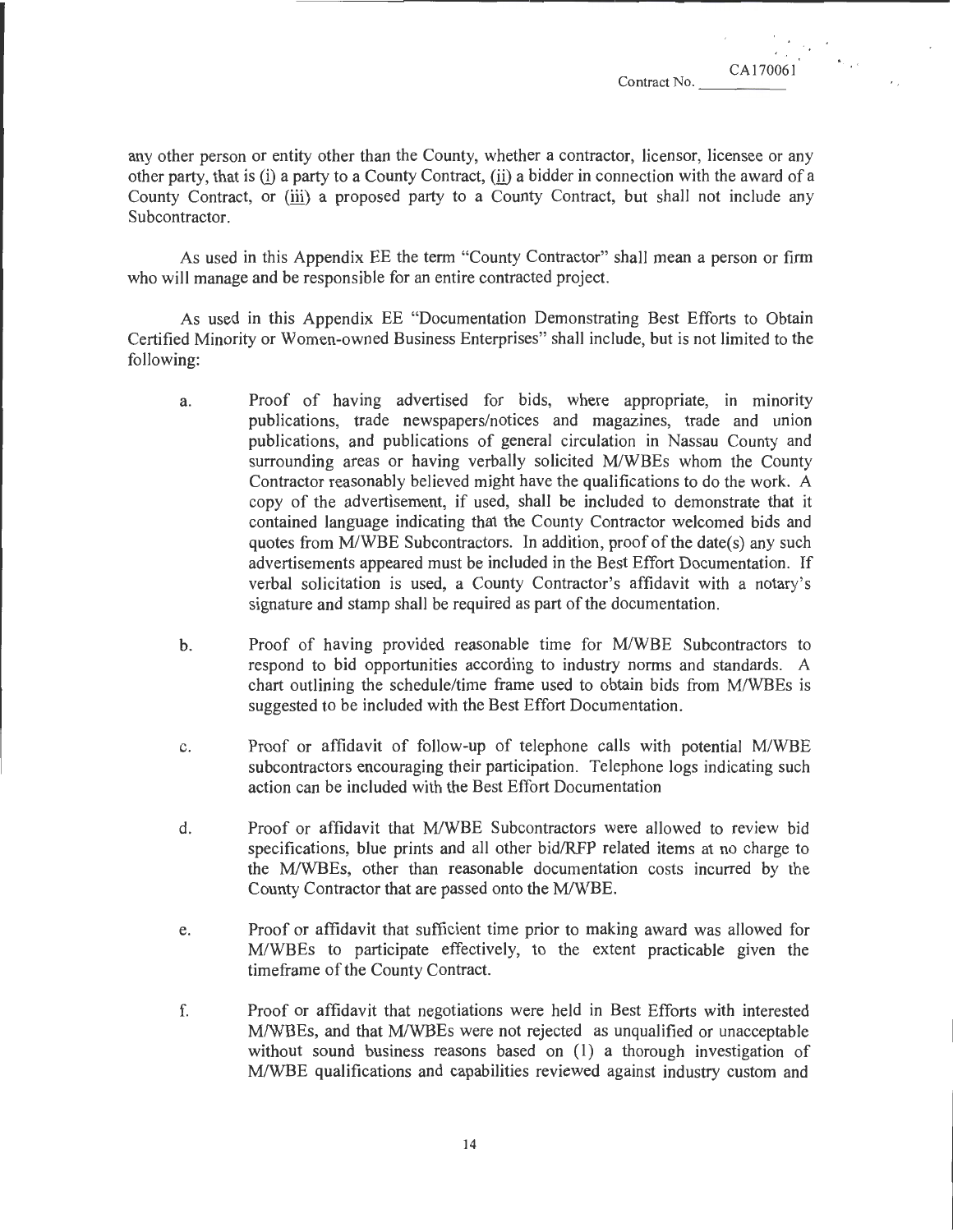CAI70061

standards and  $(2)$  cost of performance The basis for rejecting any M/WBE deemed unqualified by the County Contractor shall be included in the Best Effort Documentation

- g. If an M/WBE is rejected based on cost, the County Contractor must submit a list of all sub-bidders for each item of work solicited and their bid prices for the work.
- h. The conditions of performance expected of Subcontractors by the County Contractor must also be included with the Best Effort Documentation
- i. County Contractors may include any other type of documentation they feel necessary to further demonstrate their Best Efforts regarding their bid documents.

As used in this Appendix EE the term "Executive Director" shall mean the Executive Director of the Nassau County Office of Minority Affairs; provided, however, that Executive Director shall include a designee of the Executive Director except in the case of final determinations issued pursuant to Section (a) through (I) of these rules.

As used in this Appendix EE the term "Subcontract" shall mean an agreement consisting of part or parts of the contracted work of the County Contractor.

As used in this Appendix EE, the term "Subcontractor" shall mean a person or firm who performs part or parts of the contracted work of a prime contractor providing services, including construction services, to the County pursuant to a county contract. Subcontractor shall include a person or firm that provides labor, professional or other services, materials or supplies to a prime contractor that are necessary for the prime contractor to fulfill its obligations to provide services to the County pursuant to a county contract. Subcontractor shall not include a supplier of materials to a contractor who has contracted to provide goods but no services to the County, nor a supplier of incidental materials to a contractor, such as office supplies, tools and other items of nominal cost that are utilized in the performance of a service contract.

Provisions requiring contractors to retain or submit documentation of best efforts to utilize certified subcontractors and requiring Department head approval prior to subcontracting shall not apply to inter-governmental agreements. In addition, the tracking of expenditures of County dollars by not-for-profit corporations, other municipalities, States, or the federal government is not required.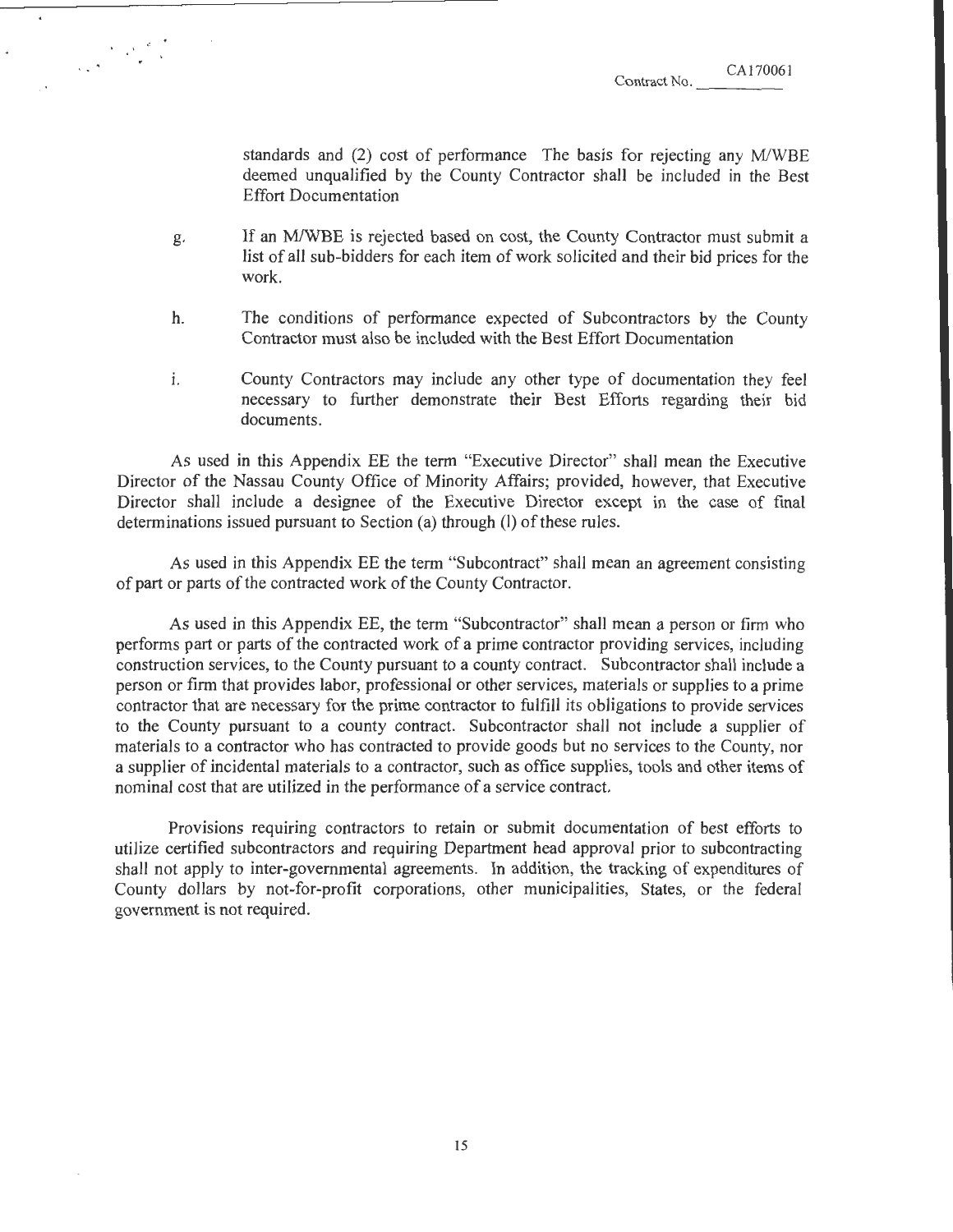CA170061

' a <sup>'</sup>

### Appendix **L**

### Certificate of Compliance

In compliance with Local Law 1-2006, as amended (the "Law"), the Contractor hereby certifies the following:

I. The chief executive officer of the Contractor is:

DANIEL M FISHER JR. (Name) 21 CHOIR LANE WESTBURVIAddress<sup>1590</sup>  $-238 - 0186$  (Telephone Number)

- 2. The Contractor agrees to either (1) comply with the requirements of the Nassau County Living Wage Law or (2) as applicable, obtain a waiver of the requirements of the Law pursuant to section 9 of the Law. In the event that the contractor does not comply with the requirements of the Law or obtain a waiver of the requirements of the Law, and such contractor establishes to the satisfaction of the Department that at the time of execution of this agreement, it had a reasonable certainty that it would receive such waiver based on the Law and Rules pertaining to waivers, the County will agree to terminate the contract without imposing costs or seeking damages against the Contractor
- 3. In the past five years, Contractor has  $\mathcal V$  has not been found by a court or a government agency to have violated federal, state, or local laws regulating payment of wages or benefits, labor relations, or occupational safety and health. If a violation has been assessed against the Contractor, describe below: